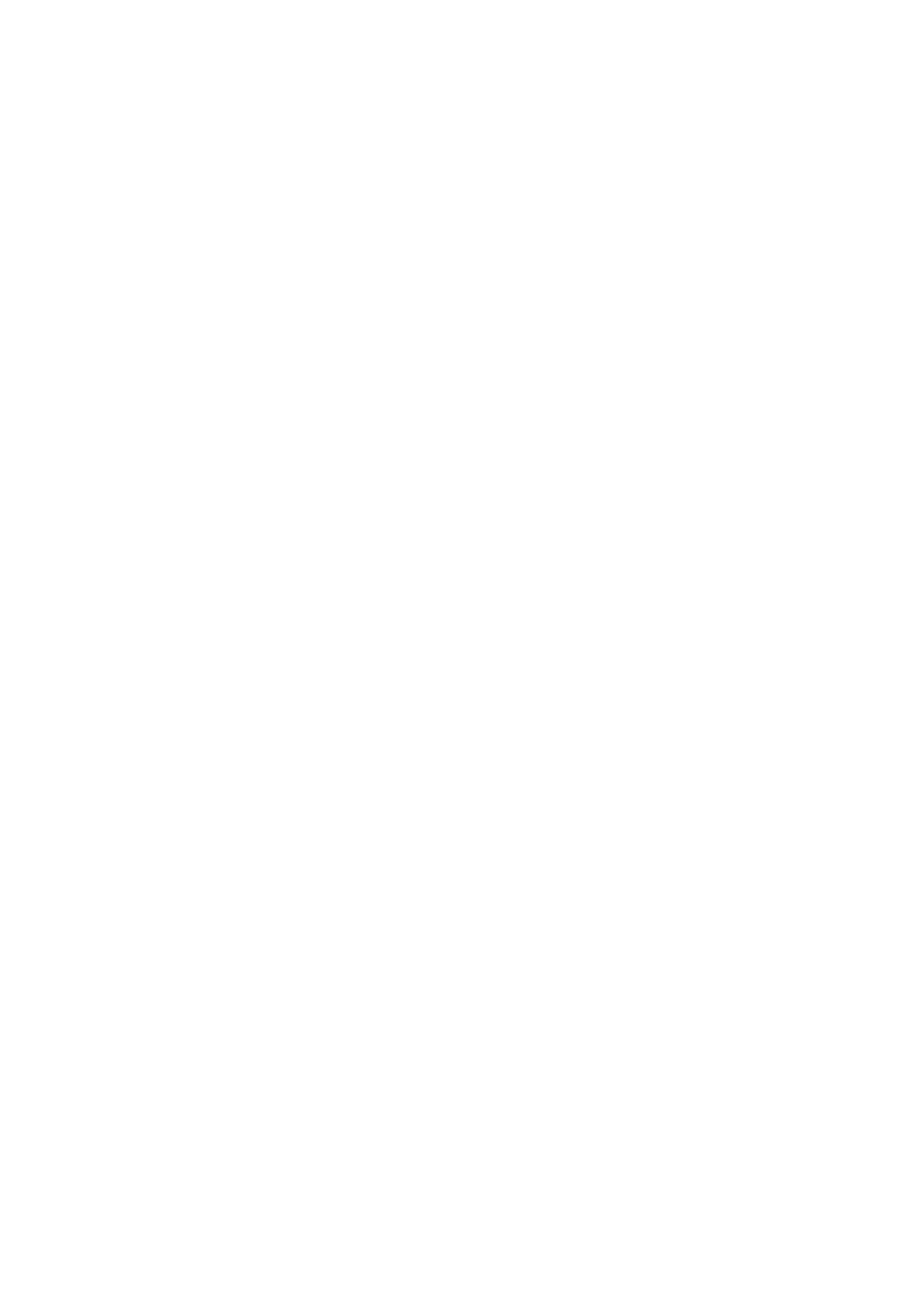## **Table of Contents**

| $\mathbf 1$ |      |  |  |  |
|-------------|------|--|--|--|
| 2.          |      |  |  |  |
| 3.          |      |  |  |  |
|             | 3.1. |  |  |  |
|             | 3.2. |  |  |  |
|             | 3.3. |  |  |  |
|             | 3.4. |  |  |  |
|             | 3.5. |  |  |  |
| 4.          |      |  |  |  |
|             | 4.1. |  |  |  |
|             | 4.2. |  |  |  |
| 5.          |      |  |  |  |
|             | 5.1. |  |  |  |
|             | 5.2. |  |  |  |
|             | 5.3. |  |  |  |
| 6.          |      |  |  |  |
|             | 6.1. |  |  |  |
|             | 6.2. |  |  |  |
|             | 6.3. |  |  |  |
| $7_{\cdot}$ |      |  |  |  |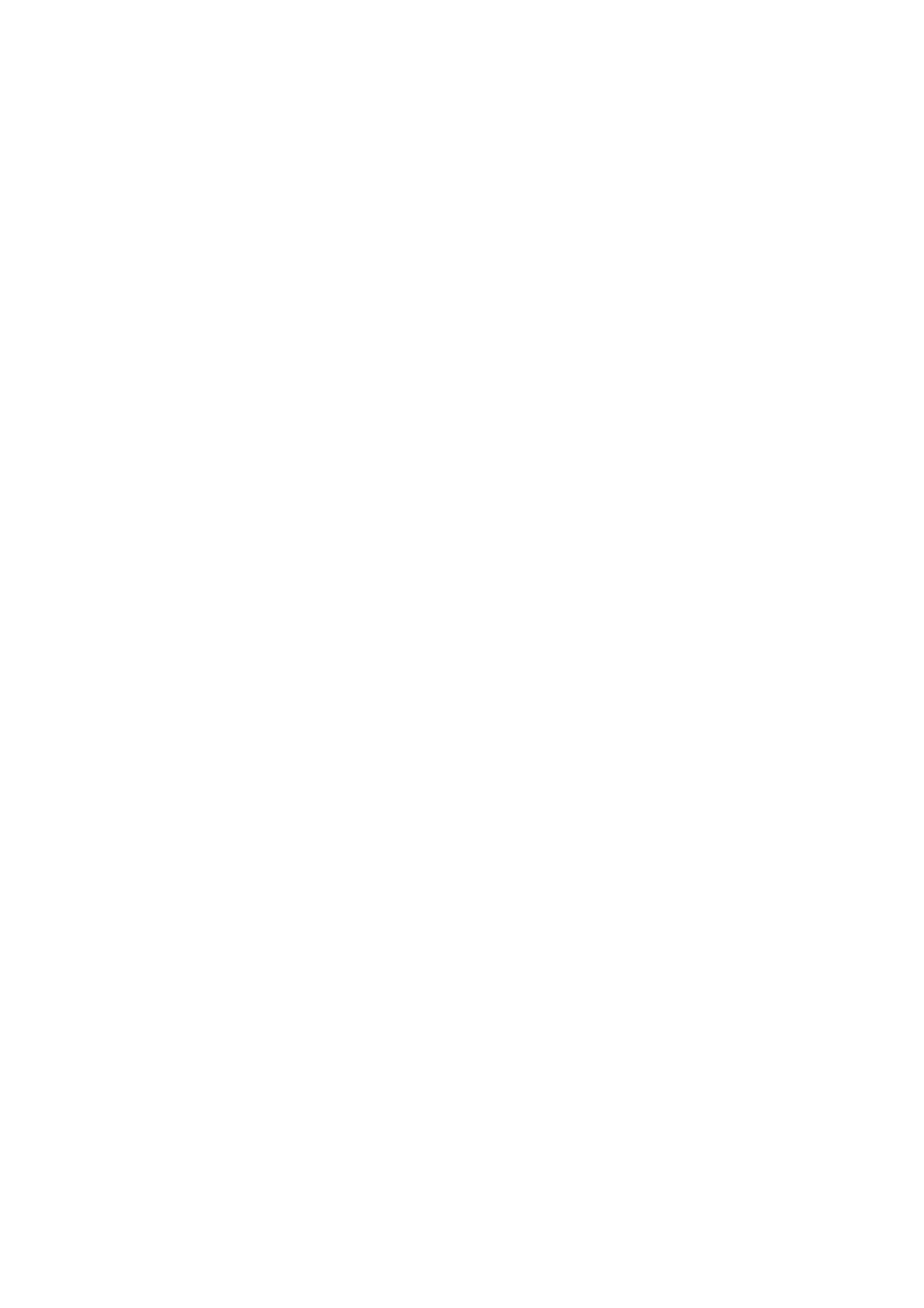## **1. Introduction**

With the construction of operational oceanography systems, the need for real-time has become more and more important. A lot of work had been done in the past, within National Data Centres (NODC) and International Oceanographic Data and Information Exchange (IODE) to standardise delayed mode quality control procedures. Concerning such quality control procedures applicable in real-time (within hours to a maximum of a week from acquisition), which means automatically, some recommendations were set up for physical parameters but mainly within projects without consolidation with other initiatives.

During the past ten years the EuroGOOS community has been working on such procedures within international programs such as Argo, OceanSites or GOSUD, or within EC projects such as Mersea, MFSTEP, FerryBox, ECOOP, and MyOcean.

In collaboration with the FP7 SeaDataNet project that is standardizing the delayed mode quality control procedures in NODCs, and MyOcean GMES FP7 project that is standardizing near real time quality control procedures for operational oceanography purposes, the DATA-MEQ working group decided to put together this document to summarize the recommendations for near real-time QC procedures that they judged mature enough to be advertised and recommended to EuroGOOS members.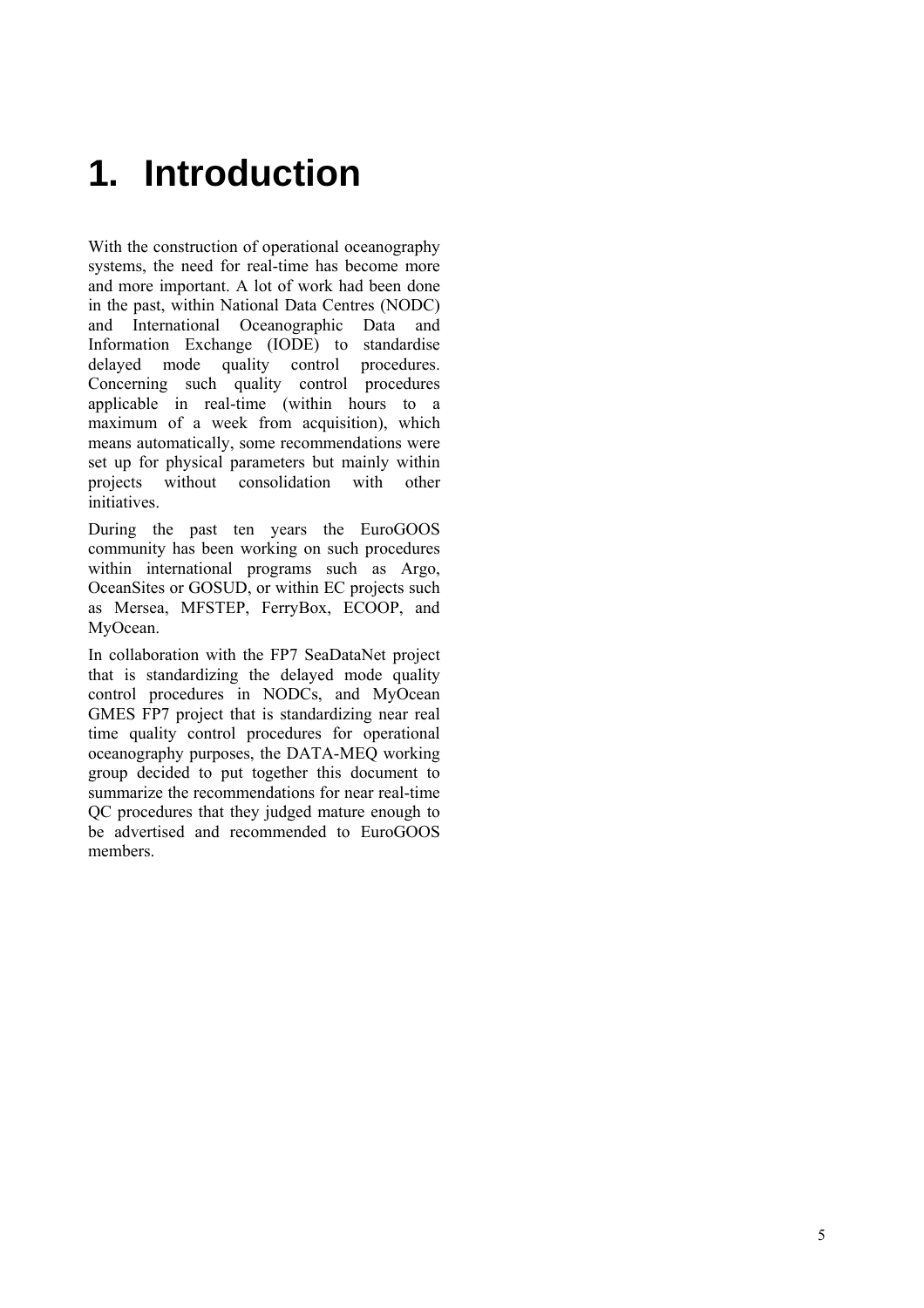## **2. QC Flags**

The quality controlled data are used for various applications in the marine environment. Thus, after the RTQC (Real Time Quality Control) procedure, an extensive use of flags to indicate the data quality is vital since the end user will select data based on quality flags amongst other criteria. These flags need to always be included with any data transfer that takes place to maintain standards and to ensure data consistency and reliability. For the QC flags for the parameters described in this document, an extended scheme is proposed which will be listed below. It is important to note that from this scheme, the codes 0, 1, 4 and 9 are mandatory to apply after the RTQC procedure (marked in red). The same flag scale is recommended by SeaDataNet for delayed mode processing.

| Code | <b>Definition</b>                         |
|------|-------------------------------------------|
| 0    | No QC was performed                       |
| 1    | Good data                                 |
| 2    | Probably good data                        |
| 3    | Bad data that are potentially correctable |
| 4    | <b>Bad data</b>                           |
| 5    | Value changed                             |
| 6    | Below detection limit                     |
| 7    | In excess of quoted value                 |
| 8    | Interpolated value                        |
| 9    | <b>Missing value</b>                      |
| А    | Incomplete information                    |

*Table 1 Quality flag scale. Codes marked in red are mandatory after the RTQC procedure.* 

A clear guidance to the user is necessary:

Data with QC flag  $= 0$  should not be used without a quality control made by the user.

Data with QC flag  $\neq$  1 on either position or date should not be used without additional control from the user.

If date and position QC flag  $= 1$ 

- only measurements with OC flag  $= 1$  can be used safely without further analyses
- if QC flag  $=$  4 then the measurements should be rejected
- if OC flag  $= 2$  the data may be good for some applications but the user should verify this
- if OC flag  $=$  3 the data are not usable but the data centre has some hope to be able to correct them in delayed mode

#### **Quality control flag application policy**

The QC flag value assigned by a test cannot override a higher value from a previous test. Example: a QC flag '4' (bad data) set by Test N (i.e. gradient test) cannot be decreased to QC flag '3' (bad data that are potentially correctable) set by Test  $N+2$  (grey list). A value with OC flag '4' (bad data) or '3' (bad data that are potentially correctable) is ignored by the quality control tests.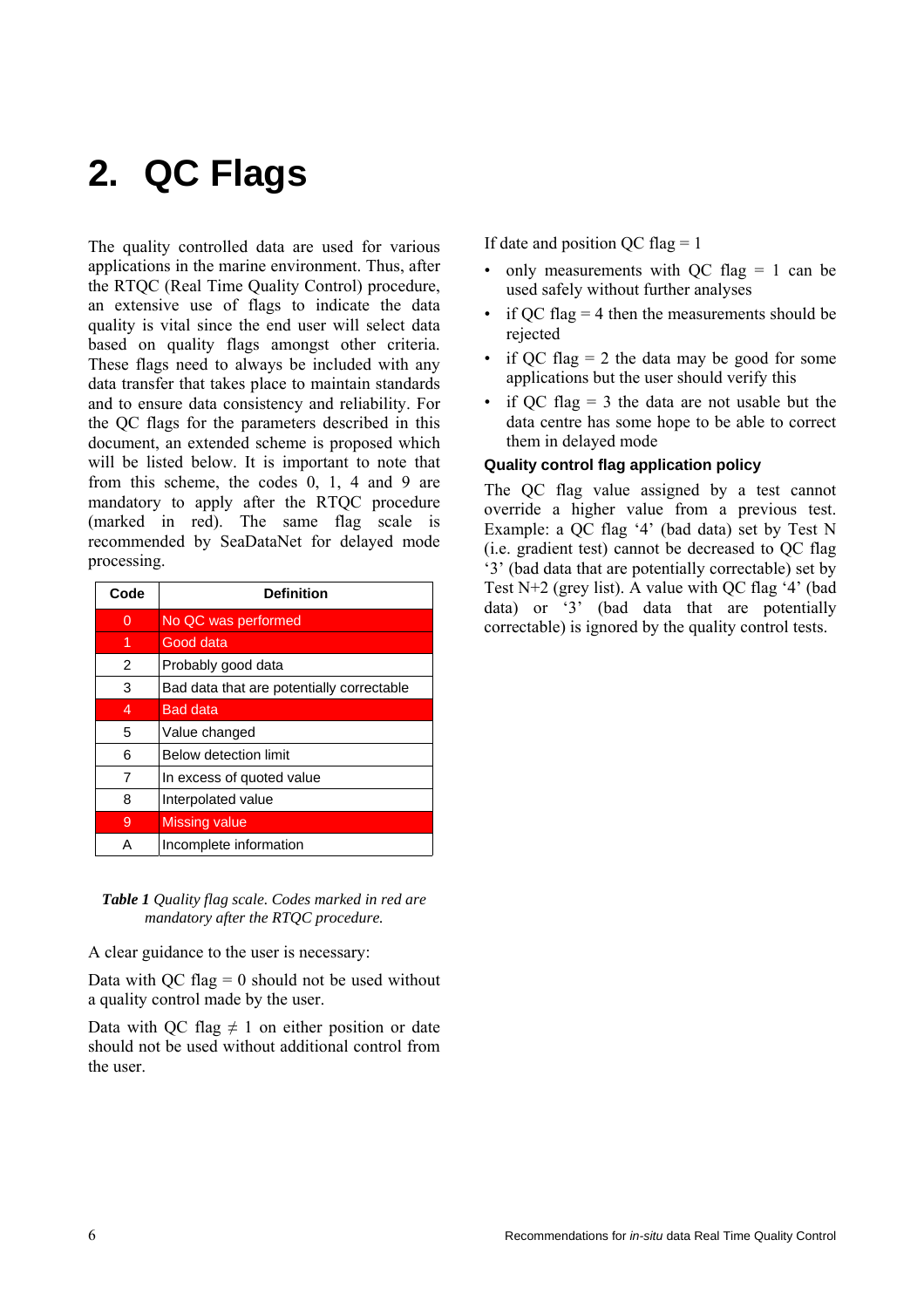## **3. Temperature and Salinity**

In the following, automated RTQC will be listed for different types of temperature and salinity measurements, i.e. vertical profiles as well as time series. The automated QC procedures described here have been developed for the QC for the Argo data management (Argo, 2009) and have been extended to other profile data and time series. To improve the efficiency of some tests, specifications are incorporated into the validation process of regional measurements, depending on local water mass structures, statistics of data anomalies, the depth and gradient of the thermocline, as well as using regional enhanced bathymetry and climatology.

If the salinity is calculated from the temperature and conductivity (CNDC) parameters, and the temperature is flagged '4' (or '3'), then salinity will also be flagged '4' (or '3').

## **3.1. Required metadata**

Detailed metadata are needed as guidelines to those involved in the collection, processing, QC and exchange of data. The quality controlled data set requires any data type (profiles, time series, trajectories, etc.) to be accompanied by key background information. A detailed metadata guideline for specific types of data including temperature and salinity measurements can be found in Eaton *et al.*, 2009. Therefore only a short summary of required information is given below:

- 1. **Position** of the measurement (latitude, longitude, depth).
- 2. **Date** of the measurement (data and time in UTC or clearly specified local time zone).
- 3. **Method** of the measurement (e.g. instrument types)
- 4. **Specification** of the measurement (e.g. station numbers, cast numbers, platform code, name of the data distribution centre).
- 5. **PI** of the measurement (name and institution of the data originator for traceability reasons).
- 6. **Processing** of the measurement (e.g. details of processing and calibration already applied,

algorithms used to compute derived parameters).

7. **Comments** on measurement (e.g. problems encountered, comments on data quality, references to applied protocols).

### **3.2. RTQC for vertical profiles: Argo, CTD, XBT,XCTD…**

Automated tests for vertical profiles are presented here, i.e. temperature and salinity measurements from Argo floats, CTDs ,XCTDs and XBTs.

#### **RTQC1: Platform identification (applies only to GTS data and Argo)**

Every centre handling GTS data and posting them to the GTS will need to prepare a metadata file for each float and in this is the WMO number that corresponds to each float ptt (platform transmitter terminal). There is no reason why, except because of a mistake, an unknown float ID should appear on the GTS.

*Action: If the correspondence between the float ptt cannot be matched to the correct WMO number, none of the data from the profile should be distributed on the GTS.* 

#### **RTQC2: Impossible date test**

The test requires that the observation date and time from the profile data are sensible.

- Year greater than 1950
- Month in range 1 to 12
- Day in range expected for month
- Hour in range 0 to 23
- Minute in range 0 to 59

*Action: If any one of the conditions fails, the date should be flagged as bad data.* 

#### **RTQC3: Impossible location test**

The test requires that the observation latitude and longitude from the profile data be sensible.

- Latitude in range –90 to 90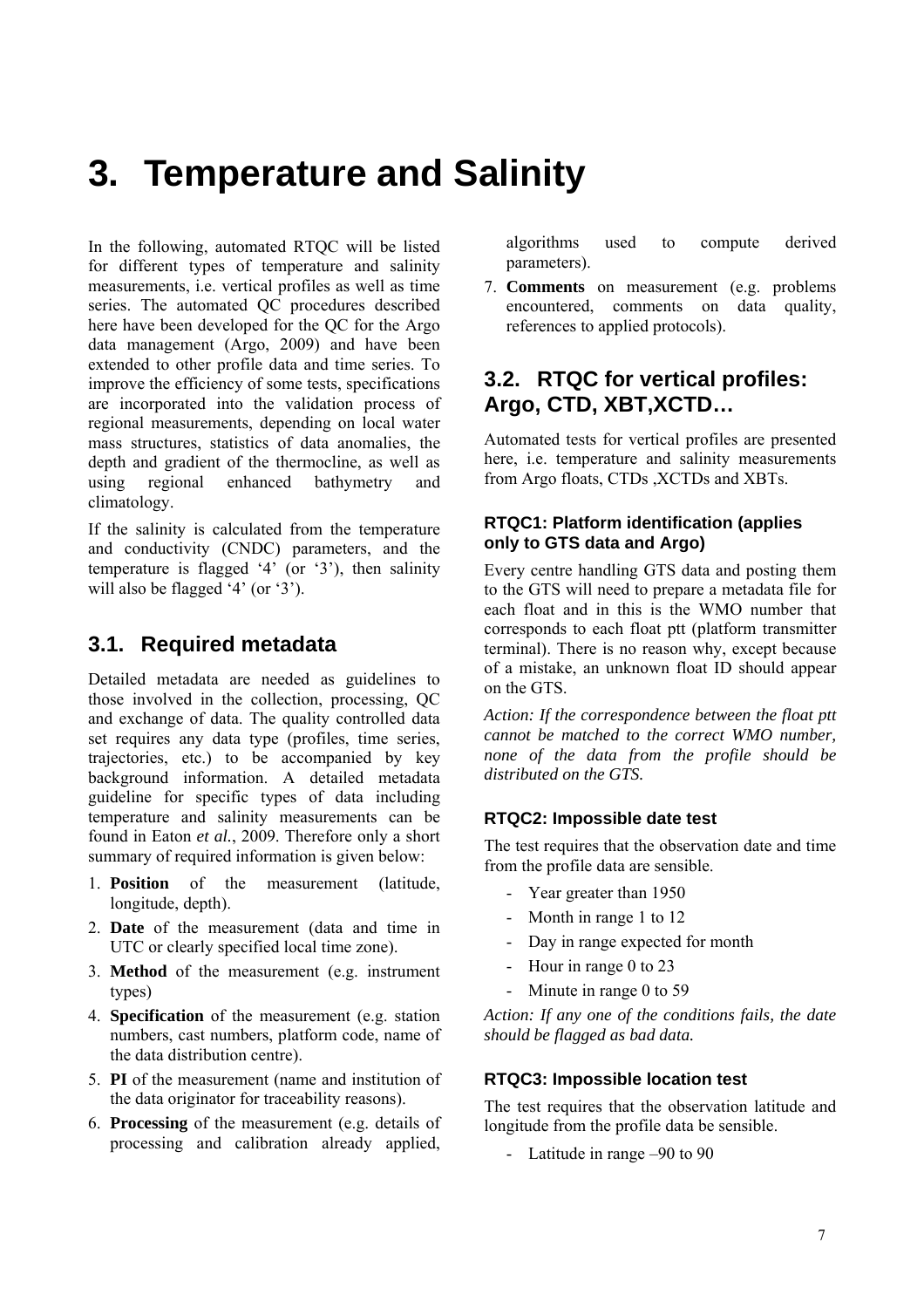- Longitude in range –180 to 180

*Action: If either latitude or longitude fails, the position should be flagged as bad data.* 

#### **RTQC4: Position on land test**

The test requires that the observation latitude and longitude from the profile measurement be located in an ocean. Use can be made of any file that allows an automatic test to see if data are located on land. We suggest use of at least the 2-minute bathymetry file that is generally available. This is commonly called and can be downloaded from http://www.ngdc.noaa.gov/mgg/global/etopo2.html.

*Action: If the data cannot be located in an ocean, the position should be flagged as bad data.* 

#### **RTQC5: Impossible speed test (applies only to GTS data and Argo)**

Drift speeds for floats can be generated given the positions and times of the floats when they are at the surface and between profiles. In all cases we would not expect the drift speed to exceed 3 m/s. If it does, it means either a position or time is bad data, or a float is mislabelled. Using the multiple positions that are normally available for a float while at the surface, it is often possible to isolate the one position or time that is in error.

*Action: If an acceptable position and time can be used from the available suite, then the data can be distributed. Otherwise, flag the position, the time, or both as bad data.* 

#### **RTQC6: Global range test**

This test applies a gross filter on observed values for temperature and salinity. It needs to accommodate all of the expected extremes encountered in the oceans.

- Temperature in range  $-2.5^{\circ}$ C to 40.0°C
- Salinity in range 2 to 41.0

*Action: If a value fails, it should be flagged as bad data. If temperature and salinity values at the same depth both fail, both values should be flagged as bad.* 

#### **RTQC7: Regional range test**

This test applies only to certain regions of the world where conditions can be further qualified. In this case, specific ranges for observations from the Mediterranean and Red Seas further restrict what are considered sensible values. The Red Sea is defined by the region 10N, 40E; 20N, 50E; 30N, 30E; 10N, 40E and the Mediterranean Sea by the region 30N, 6W; 30N, 40E; 40N, 35E; 42N, 20E; 50N, 15E; 40N, 5E; 30N, 6W.

*Action: Individual values that fail these ranges should be flagged as bad data.* 

Red Sea

- Temperature in range 21.7°C to 40.0°C
- Salinity in range 2.0 to 41.0

Mediterranean Sea

- Temperature in range 10.0°C to 40.0°C
- Salinity in range 2.0 to 40.0

North Western Shelves (from 60N to 50N and 20W to 10E)

- Temperature in range –2.0°C to 24.0°C
- Salinity in range 0.0 to 37.0

South West Shelves (From 25N to 50N and 30W to 0W)

- Temperature in range  $-2.0^{\circ}$ C to 30.0°C
- Salinity in range 0.0 to 38.0

Arctic Sea ( above 60N)

- Temperature in range  $-1.92^{\circ}$ C to 25.0°C
- Salinity in range 2.0 to 40.0

#### **RTQC8: Pressure increasing test**

This test requires that the profile has pressures that are monotonically increasing (assuming the pressures are ordered from smallest to largest).

*Action: If there is a region of constant pressure, all but the first of a consecutive set of constant pressures should be flagged as bad data. If there is a region where pressure reverses, all of the pressures in the reversed part of the profile should be flagged as bad data.* 

#### **RTQC9: Spike test**

A large difference between sequential measurements, where one measurement is quite different from adjacent ones, is a spike in both size and gradient. The test does not consider the differences in depth, but assumes a sampling that adequately reproduces the temperature and salinity changes with depth. The algorithm is used on both the temperature and salinity profiles:

Test value =  $|V2 - (V3 + V1)/2| - |(V3 - V1)/2|$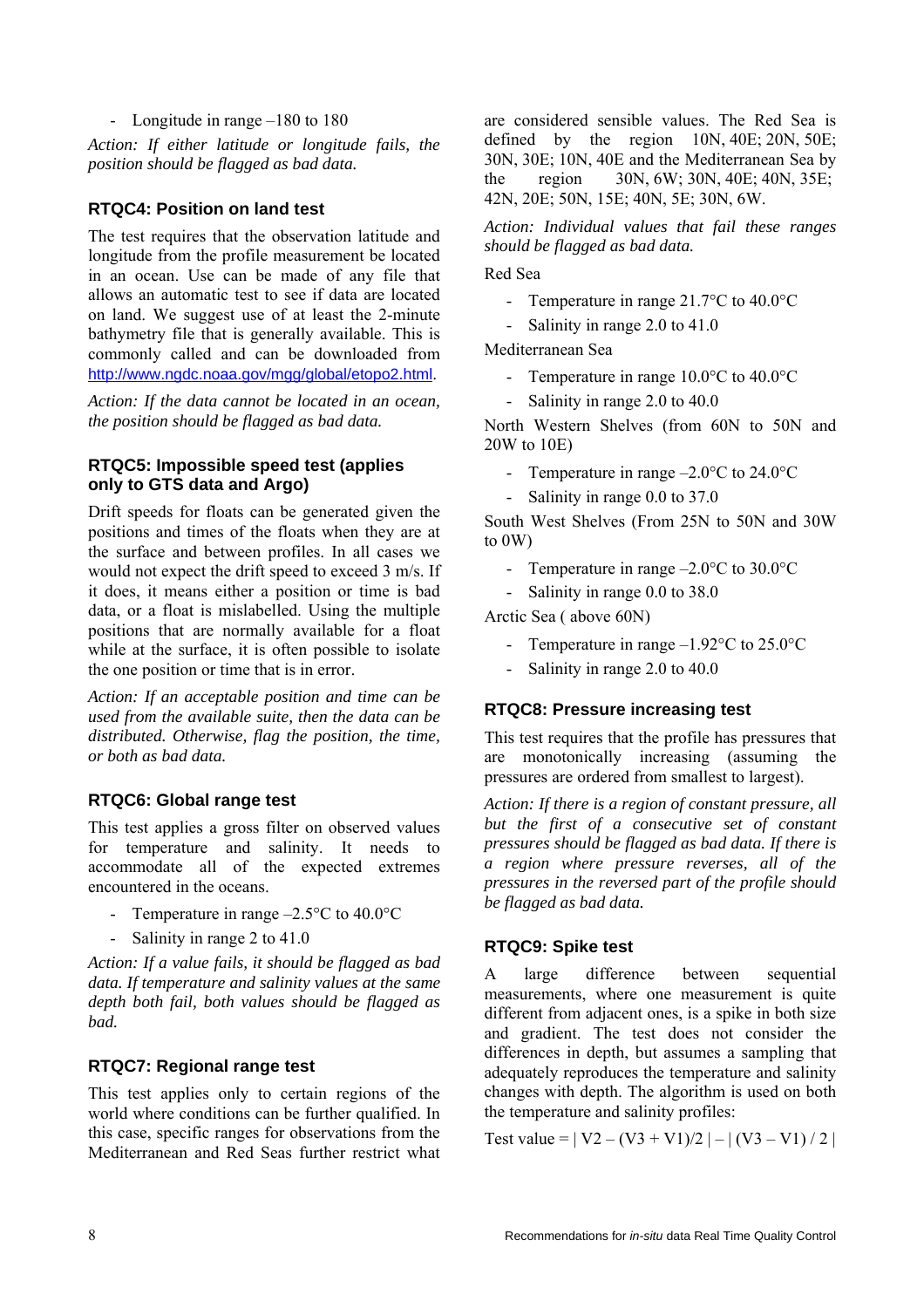where V2 is the measurement being tested as a spike, and V1 and V3 are the values above and below.

#### **Temperature**

The V2 value is flagged when

- the test value exceeds  $6.0^{\circ}$ C for pressures less than 500 db or
- the test value exceeds  $2.0^{\circ}$ C for pressures greater than or equal to 500 db

#### **Salinity**

The V2 value is flagged when

- the test value exceeds 0.9 for pressures less than 500 db or
- the test value exceeds 0.3 for pressures greater than or equal to 500 db

*Action: Values that fail the spike test should be flagged as bad data. If temperature and salinity values at the same depth both fail, they should be flagged as bad data.* 

#### **RTQC10: Bottom Spike test (XBT only)**

This is a special version of the spike test, which compares the measurements at the end of the profile to the adjacent measurement. Temperature at the bottom should not differ from the adjacent measurement by more than 1°C.

*Action: Values that fail the test should be flagged as bad data.* 

#### **RTQC11: Gradient test**

This test is failed when the difference between vertically adjacent measurements is too steep. The test does not consider the differences in depth, but assumes a sampling that adequately reproduces the temperature and salinity changes with depth. The algorithm is used on both the temperature and salinity profiles:

Test value =  $| V2 - (V3 + V1)/2 |$ 

where V2 is the measurement being tested as a spike, and V1 and V3 are the values above and below.

#### **Temperature**

The V2 value is flagged when

- the test value exceeds  $9.0^{\circ}$ C for pressures less than 500 db or
- the test value exceeds 3.0°C for pressures greater than or equal to 500 db

#### **Salinity**

The V2 value is flagged when

- the test value exceeds 1.5 for pressures less than 500 db or
- the test value exceeds 0.5 for pressures greater than or equal to 500 db

*Action: Values that fail the test (i.e. value V2) should be flagged as bad data. If temperature and salinity values at the same depth both fail, they should both be flagged as bad data.* 

#### **RTQC12: Digit rollover test**

Only so many bits are allowed to store temperature and salinity values in a sensor. This range is not always large enough to accommodate conditions that are encountered in the ocean. When the range is exceeded, stored values roll over to the lower end of the range. This rollover should be detected and compensated for when profiles are constructed from the data stream from the instrument. This test is used to ensure the rollover was properly detected.

- Temperature difference between adjacent depths  $> 10^{\circ}$ C
- Salinity difference between adjacent depths  $> 5$

*Action: Values that fail the test should be flagged as bad data. If temperature and salinity values at the same depth both fail, both values should be flagged as bad data.* 

#### **RTQC13: Stuck value test**

This test looks for all measurements of temperature or salinity in a profile being identical.

*Action: If this occurs, all of the values of the affected variable should be flagged as bad data. If temperature and salinity are affected, all observed values are flagged as bad data.* 

#### **RTQC14: Density inversion**

This test uses values of temperature and salinity at the same pressure level and computes the density (sigma0). The algorithm published in UNESCO Technical Papers in Marine Science #44, 1983 should be used. Densities (sigma0) are compared at consecutive levels in a profile, in both directions, i.e. from top to bottom profile, and from bottom to top. Small inversion, below a threshold that can be region dependant, is allowed.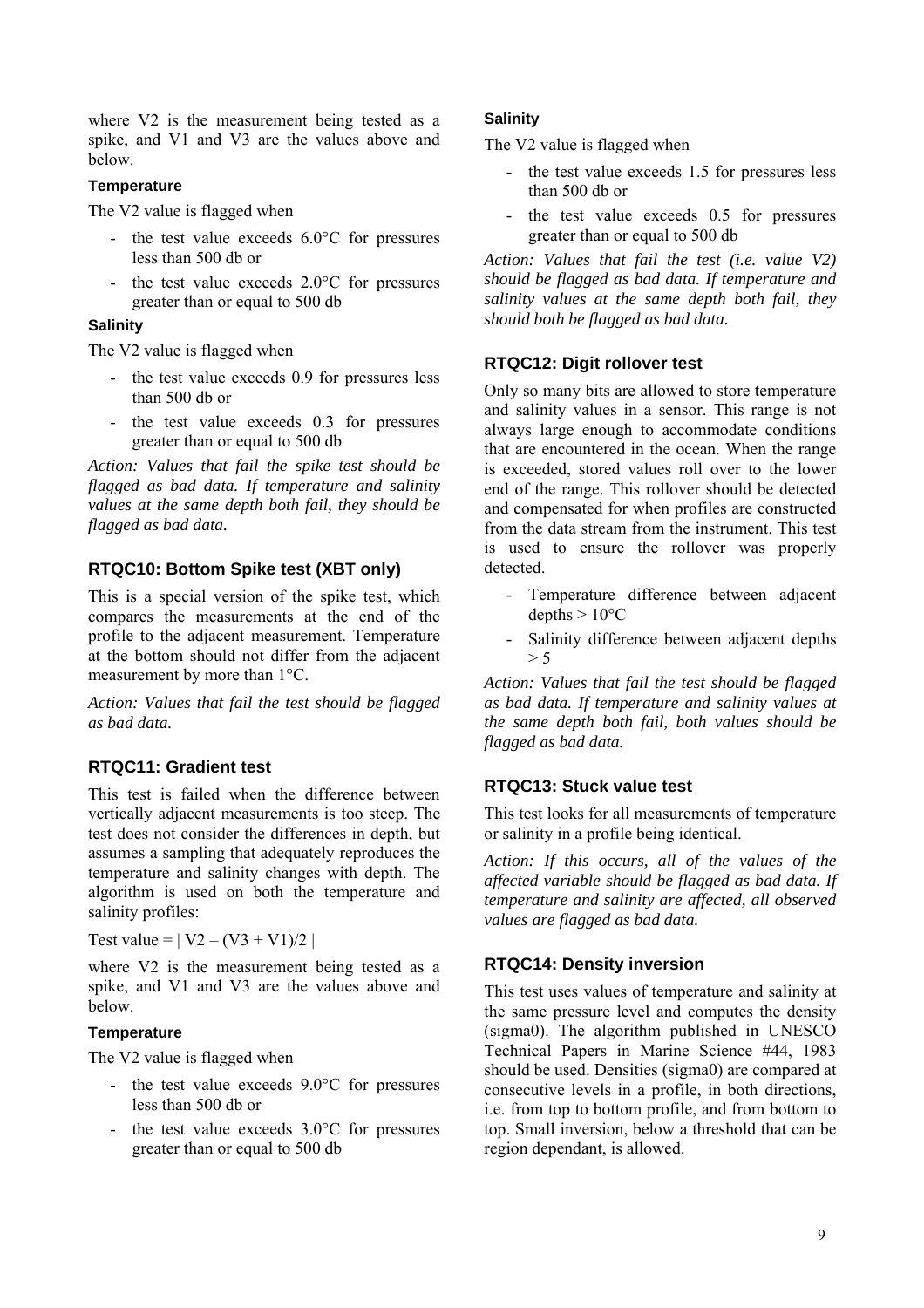*Action: from top to bottom, if the density (sigma0) calculated at the greater pressure is less than that calculated at the lesser pressure within the threshold, both the temperature and salinity values should be flagged as bad data. From bottom to top, if the density (sigma0) calculated at the lesser pressure is more than calculated at the greater pressure within the threshold , both the temperature and salinity values should be flagged as bad data.* 

#### **RTQC15: Grey list (Argo only)**

This test is implemented to stop the real-time dissemination of measurements from a sensor that is not working correctly.

The grey list contains the following 7 items:

- Float Id
- Parameter: name of the grey listed parameter
- Start date: from that date, all measurements for this parameter are flagged as bad or probably bad
- End date: from that date, measurements are not flagged as bad or probably bad
- Flag: value of the flag to be applied to all measurements of the parameter
- Comment: comment from the PI on the problem
- DAC: data assembly centre for this float

Each DAC manages a black list, sent to the GDACs. The merged black-list is available from the GDACs. The decision to insert a float parameter in the grey list comes from the PI.

#### **RTQC16: Gross salinity or temperature sensor drift (Argo only)**

This test is implemented to detect a sudden and significant sensor drift. It calculates the average salinity on the last 100 dbar on a profile and the previous good profile. Only measurements with good QC are used.

*Action: if the difference between the two average values is more than 0.5 psu then all measurements for this parameter are flagged as probably bad data (flag '3'). The same test is applied for temperature: if the difference between the two average values is more than 1*°*C then all measurements for this parameter are flagged as probably bad data (flag '3').* 

#### **RTQC17: Frozen profile test**

This test can detect an instrument that reproduces the same profile (with very small deviations) over and over again. Typically the differences between two profiles are of the order of 0.001 for salinity and of the order of 0.01 for temperature.

- A. Derive temperature and salinity profiles by averaging the original profiles to get mean values for each profile in 50 dbar slabs (Tprof, T\_previous\_prof and Sprof, S\_previous\_prof). This is necessary because the instruments do not sample at the same level for each profile.
- B. Subtract the two resulting profiles for temperature and salinity to get absolute difference profiles:
	- deltaT = abs(Tprof T\_previous\_prof)
	- deltaS = abs(Sprof S\_previous\_prof)
- C. Derive the maximum, minimum and mean of the absolute differences for temperature and salinity:
	- mean(deltaT), max(deltaT), min(deltaT)
	- mean(deltaS), max(deltaS), min(deltaS)
- D. To fail the test requires that:
	- max(deltaT)  $\leq 0.3$
	- min(deltaT)  $< 0.001$
	- mean(deltaT)  $< 0.02$
	- $max(dettaS) < 0.3$
	- $min(dettaS) < 0.001$
	- mean(deltaS)  $\leq 0.004$

*Action: if a profile fails this test, all measurements for this profile are flagged as bad data (flag '4'). If the float fails the test on 5 consecutive cycles, it is inserted in the grey-list.* 

#### **RTQC18: Deepest pressure test (Argo only)**

This test requires that the profile has pressures that are not higher than DEEPEST\_PRESSURE plus 10%. The DEEPEST PRESSURE value comes from the meta-data file of the instrument.

*Action: If there is a region of incorrect pressures, all pressures and corresponding measurements should be flagged as bad data.*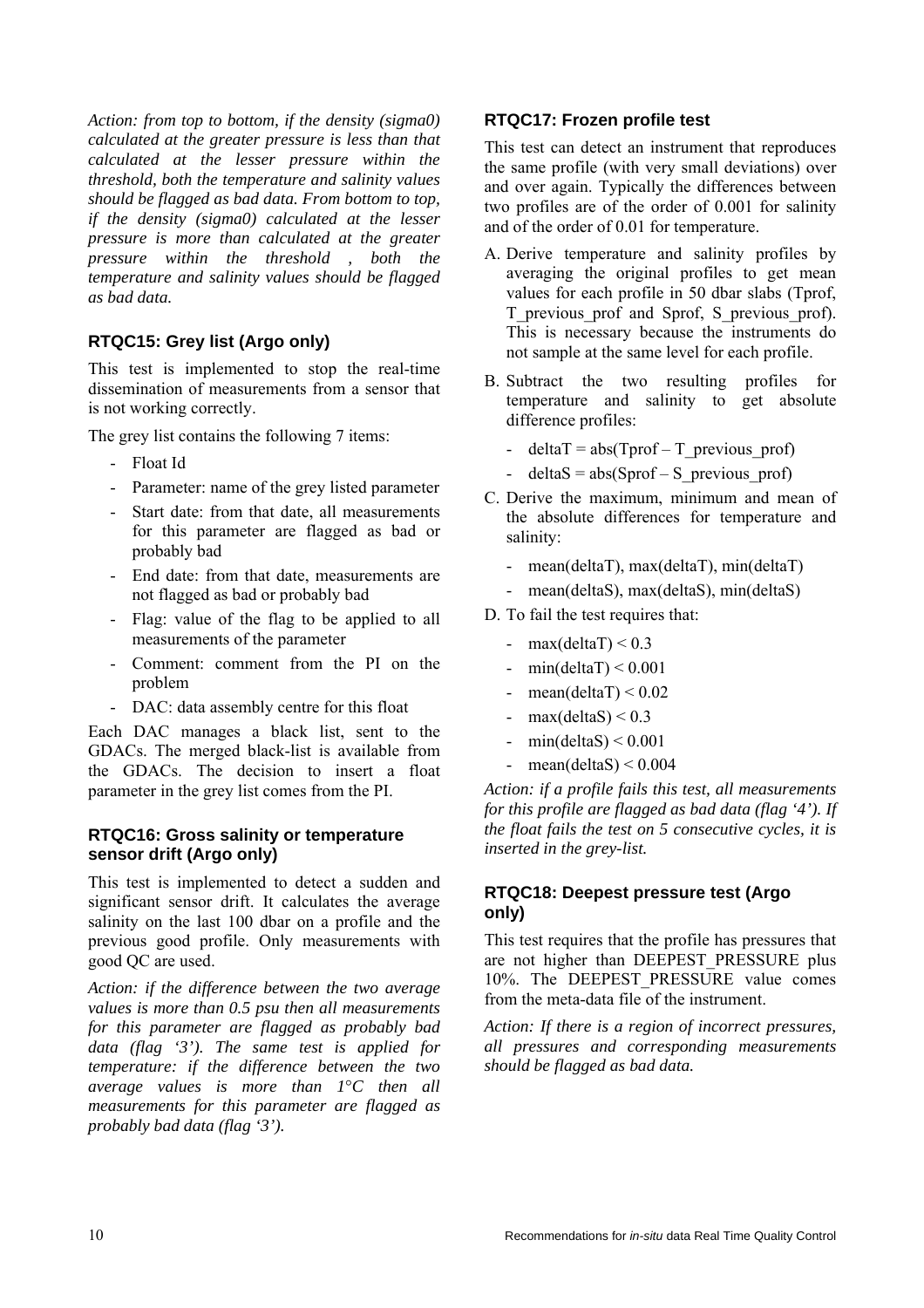### **3.3. RTQC for vertical profiles: Gliders and AUVs**

Automated tests for vertical temperature and salinity profiles as measured by gliders are presented here and automatic QC should be applied as listed below.

#### **RTQC1: Platform identification**

Every centre handling glider data and posting them to the GTS will need to prepare a metadata file for each glider and in this is the WMO number that corresponds to each glider ptt. There is no reason why, except because of a mistake, an unknown glider ID should appear on the GTS.

*Action: If the correspondence between the glider ptt cannot be matched to the correct WMO number, none of the data from the glider should be distributed on the GTS.* 

#### **RTQC2: Impossible date test:**

The test requires that the observation date and time from the profile data be sensible.

- Year greater than 1990
- Month in range 1 to 12
- Day in range expected for month
- Hour in range 0 to 23
- Minute in range 0 to 59

*Action: If any one of the conditions is failed, the date should be flagged as bad data.* 

#### **RTQC3: Impossible location test**

The test requires that the observation latitude and longitude from the profile data be sensible.

- Latitude in range –90 to 90
- Longitude in range –180 to 180

*Action: If either latitude or longitude fails, the position should be flagged as bad data.* 

#### **RTQC4: Position on land test**

The test requires that the observation latitude and longitude from the profile measurement be located in an ocean. Use can be made of any file that allows an automatic test to see if data are located on land. Since glider deployments are also performed on the shelf and autonomous underwater vehicles (AUV) work in shallow waters, we suggest using the high resolution 30"

second bathymetry file that is generally available. This is commonly called STRM30+ and can be downloaded from

topex.ucsd.edu/WWW\_html/srtm30\_plus.html

*Action: If the data cannot be located in an ocean, the position should be flagged as bad data.* 

#### **RTQC5: Impossible speed test**

Gliders usually work in upper layers and have their own speed  $(-0.4 \text{ m/s})$  and thus remain in areas where currents are strong. Drift speeds for gliders can be generated given the positions and times of the glider. In all cases we would not expect the drift speed to exceed 3.5 m/s plus the maximum platform speed of the glider or the propelled AUVs. If it does, it means either a position or time is bad data.

*Action: If an acceptable position and time can be used from the available suite, then the data can be distributed. Otherwise, flag the position, the time, or both as bad data.* 

#### **RTQC6: Global range test:**

This test applies a gross filter on observed values for temperature and salinity. It needs to accommodate all of the expected extremes encountered in the oceans.

- Temperature in range  $-2.5^{\circ}$ C to  $40.0^{\circ}$ C
- Salinity in range 2.0 to 41.0

*Action: If a value fails, it should be flagged as bad data. If temperature and salinity values at the same depth both fail, both values should be flagged as bad.* 

#### **RTQC7: Regional range test**

This test applies only to certain regions of the world where conditions can be further qualified. In this case, specific ranges for observations from the Mediterranean and Red Seas further restrict what are considered sensible values. The Red Sea is defined by the region 10N, 40E; 20N, 50E; 30N, 30E; 10N,4 0E and the Mediterranean Sea by the region 30N, 6W; 30N, 40E; 40N, 35E; 42N, 20E; 50N, 15E; 40N, 5E; 30N, 6W.

*Action: Individual values that fail these ranges should be flagged as bad data.* 

#### Red Sea

- Temperature in range 21.7°C to 40.0°C
- Salinity in range 2.0 to 41.0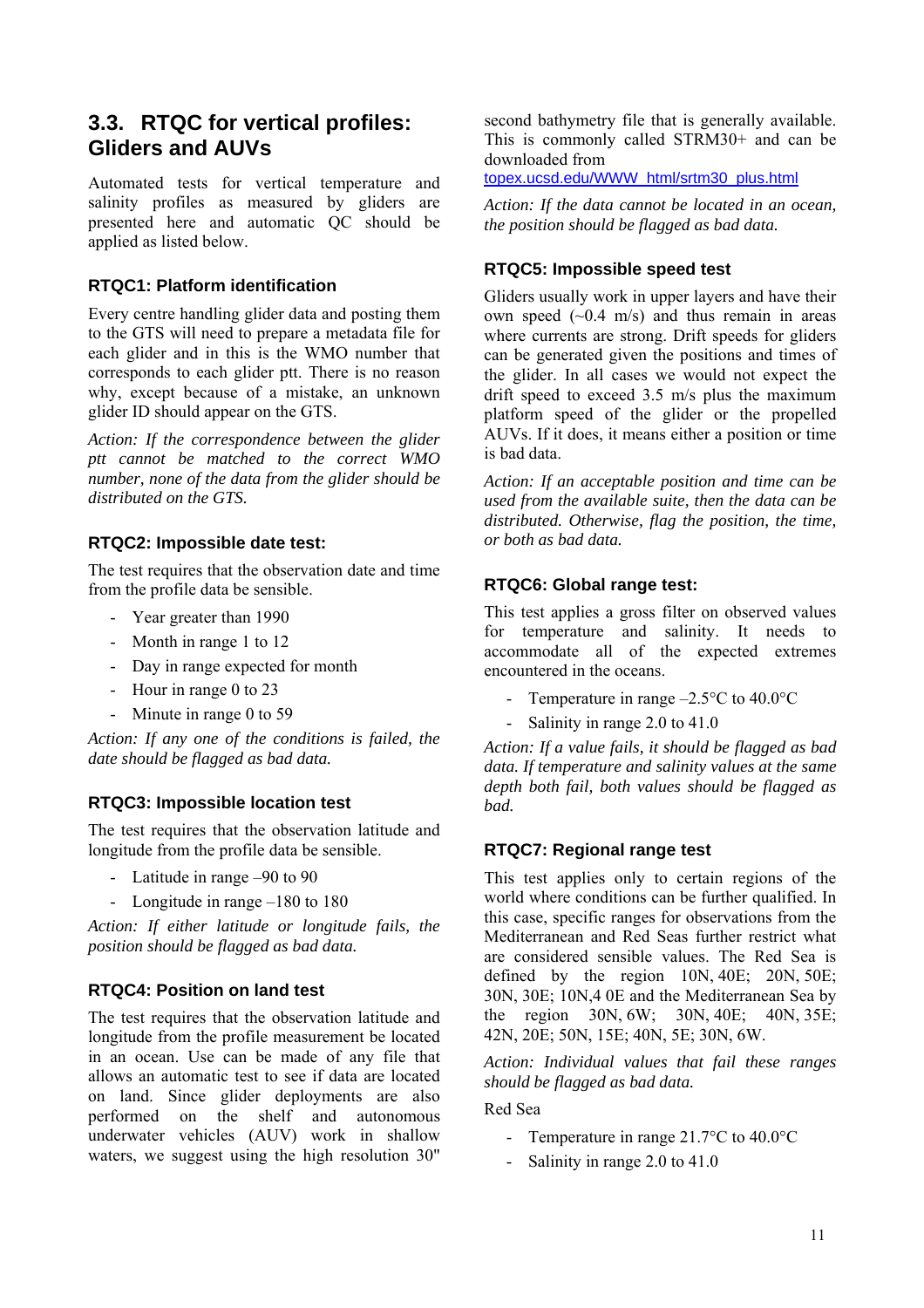South West Shelves

- Temperature in range −2.0°C to 30.0°C
- Salinity in range 0.0 to 38.0

Mediterranean Sea

- Temperature in range 10.0°C to 40.0°C
- Salinity in range 2.0 to 40.0

#### **RTQC8: Instrument sensor range test**

Previous tests have checked if the measurements lie inside the oceanographic limits. This test requires that the profile lies inside the instrument sensor limits.

- Temperature in range −2.5°C to 40.0°C
- Salinity in range 2.0 to 41.0
- Conductivity in range 1.9 mS/cm to 79.7 mS/cm

*Action: If a value fails, it should be flagged as bad data.* 

#### **RTQC9: Spike test**

A large difference between sequential measurements, where one measurement is quite different than adjacent ones, is a spike in both size and gradient. The test does not consider the differences in depth, but assumes a sampling that adequately reproduces the temperature and salinity changes with depth. The following algorithm is used on both the temperature and salinity profiles:

Test value =  $|V2 - (V3 + V1)/2| - |(V3 - V1)/2|$ 

where V2 is the measurement being tested as a spike, and V1 and V3 are the values above and below.

#### **Temperature**

The V2 value is flagged when

- the test value exceeds 6.0°C for pressures less than 500 db or
- the test value exceeds  $2.0^{\circ}$ C for pressures greater than or equal to 500 db

#### **Salinity**

The V2 value is flagged when

- the test value exceeds 0.9 for pressures less than 500 db or
- the test value exceeds 0.3 for pressures greater than or equal to 500 db

*Action: Values that fail the spike test should be flagged as bad data. If temperature and salinity values at the same depth both fail, they should both be flagged as bad data.* 

#### **RTQC10: Gradient test**

This test is failed when the gradient of the measurements is too steep with respect to the depth gradient. This test considers the difference in depth to take into account irregular sampling of the platform. The gradient is computed using forward and backward differences on the two edges of the profile, and centred differences elsewhere. The algorithm is used on both the temperature and salinity profiles:

Grad(V) =  $[V(2) - V(1), V(3):end - V(1):end 2)/2$ ,  $V(end) - V(end - 1)$ ];

Test value =  $|$  Grad(V) / Grad(depth)  $|$ 

where V is the measurement being tested for a gradient, and depth is the depth related to V values.

#### **Temperature**

The V value is flagged when

- the test value exceeds  $9.0^{\circ}$ C for pressures less than 500 db or
- the test value exceeds 3.0°C for pressures greater than or equal to 500 db

#### **Salinity**

The V value is flagged when

- the test value exceeds 1.5 for pressures less than 500 db or
- the test value exceeds  $0.5$  for pressures greater than or equal to 500 db

The value 500 db can be adapted to the regional area if needed.

*Action: Values that fail the test should be flagged as bad data. If temperature and salinity values at the same depth both fail, both should be flagged as bad data.* 

#### **RTQC11: Stuck value test**

This test looks for all measurements of temperature or salinity in a profile being identical.

*Action: If this occurs, all of the values of the affected variable should be flagged as bad data. If temperature and salinity are affected, all observed values are flagged as bad data.*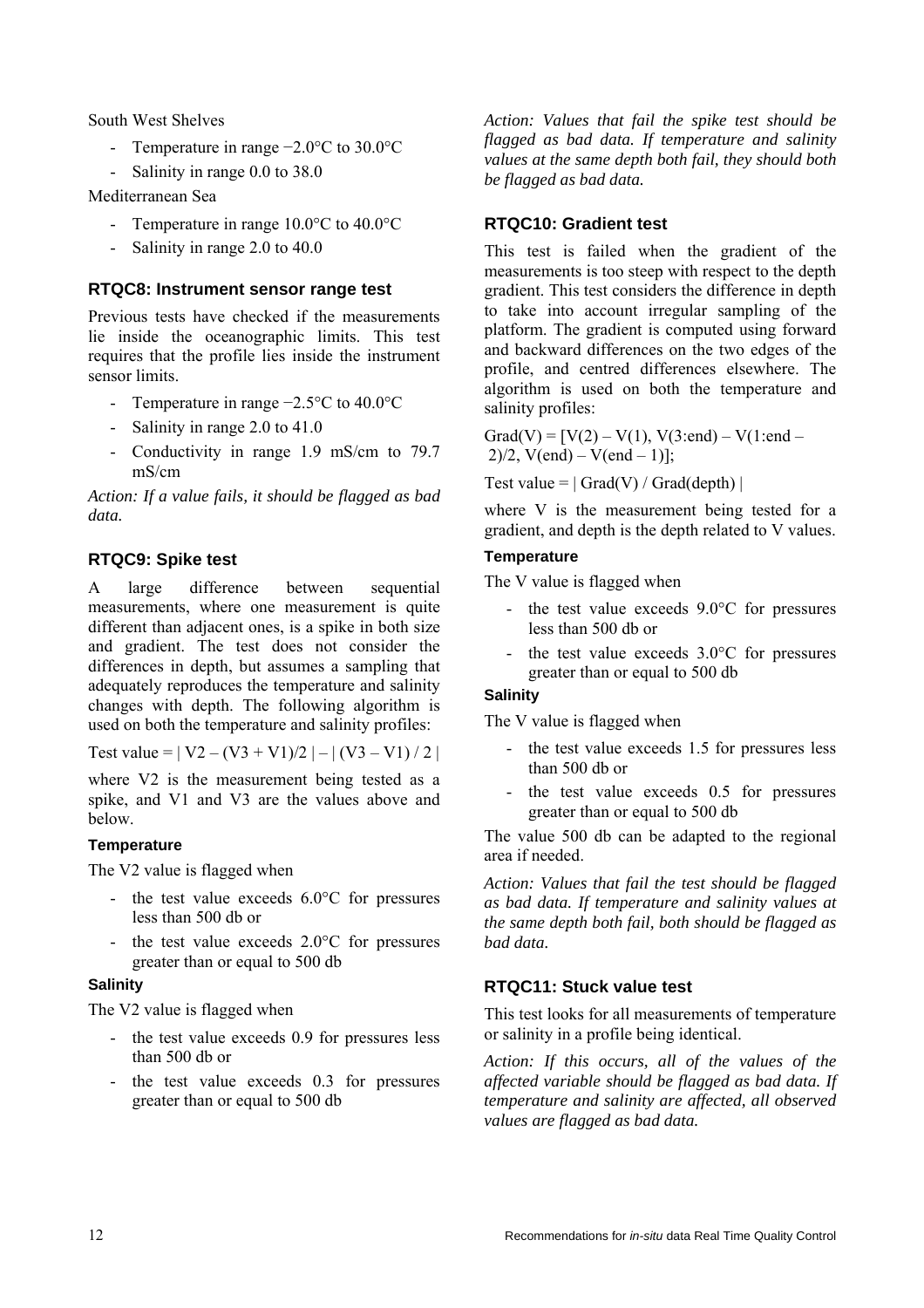#### **RTQC12: Frozen profile test**

This test can detect an instrument that reproduces the same profile (with very small deviations) over and over again. Typically the differences between two profiles are of the order of 0.001 for salinity and of the order of 0.01 for temperature.

- A. Derive temperature and salinity profiles by averaging the original profiles to get mean values for each profile in 50 dbar slabs (Tprof, T\_previous\_prof and Sprof, S\_previous\_prof). This is necessary because the instruments do not sample at the same level for each profile.
- B. Subtract the two resulting profiles for temperature and salinity to get absolute difference profiles:
	- deltaT = abs(Tprof T\_previous\_prof)
	- deltaS = abs(Sprof S\_previous\_prof)
- C. Derive the maximum, minimum and mean of the absolute differences for temperature and salinity:
	- mean(deltaT), max(deltaT), min(deltaT)
	- mean(deltaS), max(deltaS), min(deltaS)
- D. To fail the test requires that:
	- max(deltaT)  $\leq 0.3$
	- min(deltaT)  $< 0.001$
	- mean(deltaT)  $< 0.02$
	- max $\text{(delta)} \leq 0.3$
	- min(deltaS)  $\leq 0.001$
	- mean(deltaS)  $\leq$  0.004

*Action: if a profile fails this test, all measurements for this profile are flagged as bad data (flag '4'). If the float fails the test for 5 consecutive cycles, it is inserted in the grey-list.* 

#### **RTQC13: Deepest pressure test**

This test requires that the profile has pressures that are not higher than vehicle safe depth range plus 10%. The deepest depth range value comes from the meta-data file of the instrument.

*Action: If there is a region of incorrect pressures, all pressures and corresponding measurements should be flagged as bad data.* 

### **3.4. RTQC for time series**

Automated tests for time series are presented here. Recommended tests for time series have been chosen based on RTQC of Argo data and RTQC of the M3A mooring site (Basana *et al.*, 2000). Specifications are given if tests differ from those already described in section 3.1.

**RTQC1: Impossible date test** 

**RTQC2: Impossible location test** 

**RTQC3: Global range test** 

**RTQC4: Regional range test** 

**RTQC5: Pressure increasing test** 

**RTQC6: Spike test** 

**RTQC7: Frozen Profile test** 

#### **RTQC8: Rate of change in time**

The aim of the check is to verify the rate of the change in time. It is based on the difference between the current value with the previous and next ones. Failure of a rate of the change test is ascribed to the current data point of the set.

*Action: Temperature and salinity values are flagged if* 

$$
|V_i-V_{i\text{-}1}|+|V_i-V_{i\text{+}1}|\!\leq\!2{\times}(2{\times}\sigma_V)
$$

where  $V_i$  is the current value of the parameter,  $V_{i-1}$ is the previous and  $V_{i+1}$  the next one.  $\sigma_V$  is the standard deviation of the examined parameter. If the one parameter is missing, the relative part of the formula is omitted and the comparison term reduces to  $2 \times \sigma_v$ . The standard deviation is calculated from the first month of significant data of the time series.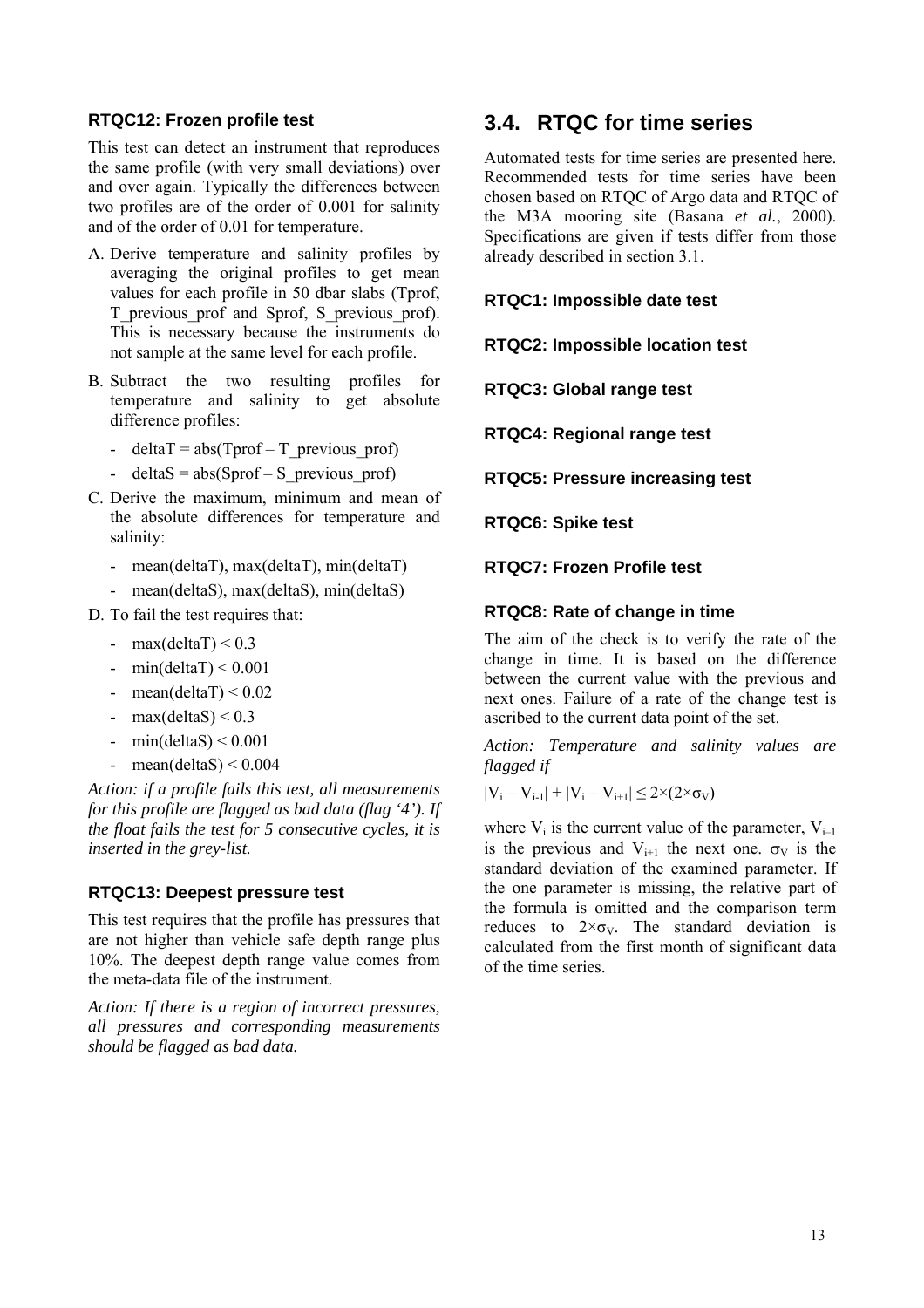## **3.5. RTQC for Ferryboxes**

Automated tests for ferrybox measurements installed on moving equipment are presented here. Recommended tests are based on RTQC for time series (see section 3.4), but somehow modified due to the geospatial coverage of measurements. Specifications are given if tests differ from those already described in section 3.1.

#### **RTQC1: Platform metadata check**

#### **RTQC2: Impossible date test**

#### **RTQC3: Impossible location test**

#### **RTQC4: Frozen date/location/speed test**

This tests checks whether the navigation system is updating.

#### **RTQC5: Speed range test**

This test includes both a test for maximum speed and another one for minimum speed (some ferrybox systems are turned off at lower ship speed in order to avoid pumping of particles in harbours). Threshold values will depend on the ship capabilities and the area of navigation. This test replaces the impossible speed test.

#### **RTQC6: Pump or flow-meter test**

The state of the pump should be tested, or alternatively a test of the flow-rate measured by the flow-meter, when available on the ferrybox system, should be performed.

#### **RTQC7: Pump history test**

The pump should be working during a minimal period after it has been stopped in order to make sure water in the system has been renewed. The correct threshold value will depend on the pump capacity and system design.

#### **RTQC8: Global range test**

#### **RTQC9: Regional range test**

#### **RTQC10: Gradient test**

Horizontal gradient tests must take into account the distance between adjacent measurements. This will depend on ship speed and data logging frequency. Moreover, only adjacent data measured at expected intervals should be taken into account in the test. This test includes testing of spikes. Threshold values are likely to depend very much on regional specifications.

#### **RTQC11: Frozen test**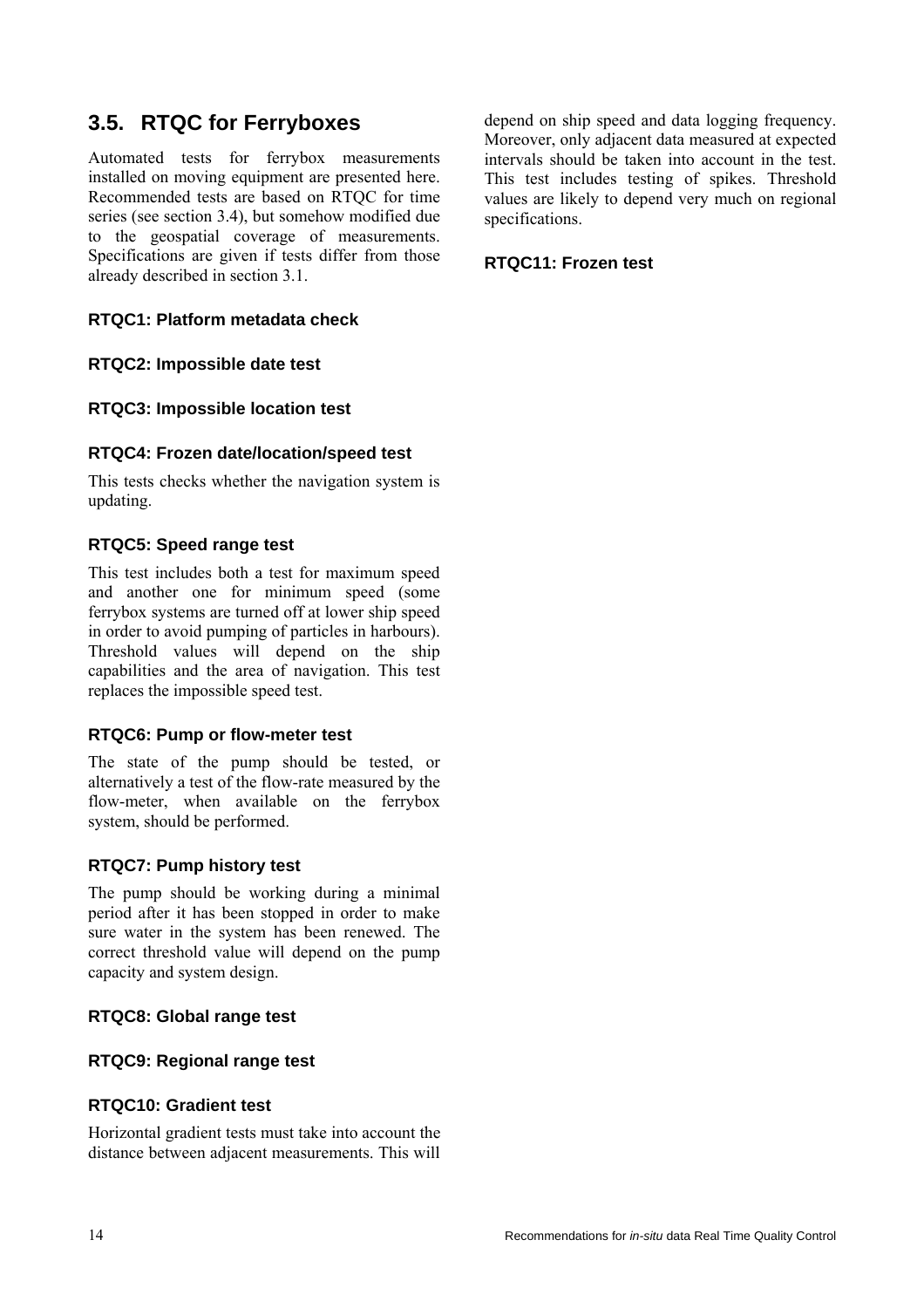## **4. Current from moorings**

Current data are acquired on moorings either as profiles in the water column or as time series at a specific depth.

### **4.1. RTQC for vertical profiles: moored ADCP**

The Acoustic Doppler Current Profiler (ADCP) measures current direction in 3 dimensions. As opposed to the average current meter, an ADCP can measure current speeds and direction at varying depths using a principal known as the Doppler Shift. Automated tests for vertical profiles are presented here, i.e. current measurements from a moored ADCP. The checklist and example information below shows the information to be used to ensure that the data are adequately described. Further, missing values or bad/strange values will be flagged as missing data (flag '9').

#### **RTQC1: Platform identification**

A test to match a platform against known platforms will be made. Data from unknown platforms will not be distributed.

#### **RTQC2: Impossible date test**

The test requires that the observation date and time from the profile data be sensible.

- Year until the current year
- Month in range 1 to 12
- Day in range expected for month
- Hour in range 0 to 23
- Minute in range 0 to 59

This check ensures that we have a valid date/time, but we also test that the actual date/time of the observation correlates to the date/time that is expected.

*Action: If any one of the conditions is failed, the date should be flagged as bad data.* 

#### **RTQC3: Impossible location test**

The test requires that the observation latitude and longitude from the profile data be sensible.

- Latitude in range –90 to 90
- Longitude in range –180 to 180

A test to check if the expected position remains the same within a small tolerance will be performed.

If latitude and longitude is transmitted together with the new observations, the test detects whether the buoy is moored or not. If latitude and longitude is not transmitted and/or data is missing or out range for a longer period, an automated warning message will be sent.

*Action: If either latitude or longitude fails, the position should be flagged as bad data.* 

#### **RTQC4: Position on land test**

The test requires that the observation latitude and longitude from the profile measurement be located in an ocean. Use can be made of any file that allows an automatic test to see if data are located on land. The test will also detect if the mooring is drifting by comparing to its theoretical position.

*Action: If the data cannot be located in an ocean, the position should be flagged as bad data.* 

#### **RTQC5: Global range test**

The valid values for the following parameters are:

- Current direction in range 0 to 360.
- Current speed in range 0 m/s to 10 m/s.
- Current East component between –10 and  $+10$  m/s
- Current North component between –10 and  $+10 \text{ m/s}$

*Action: If a value fails, it should be flagged as bad data.*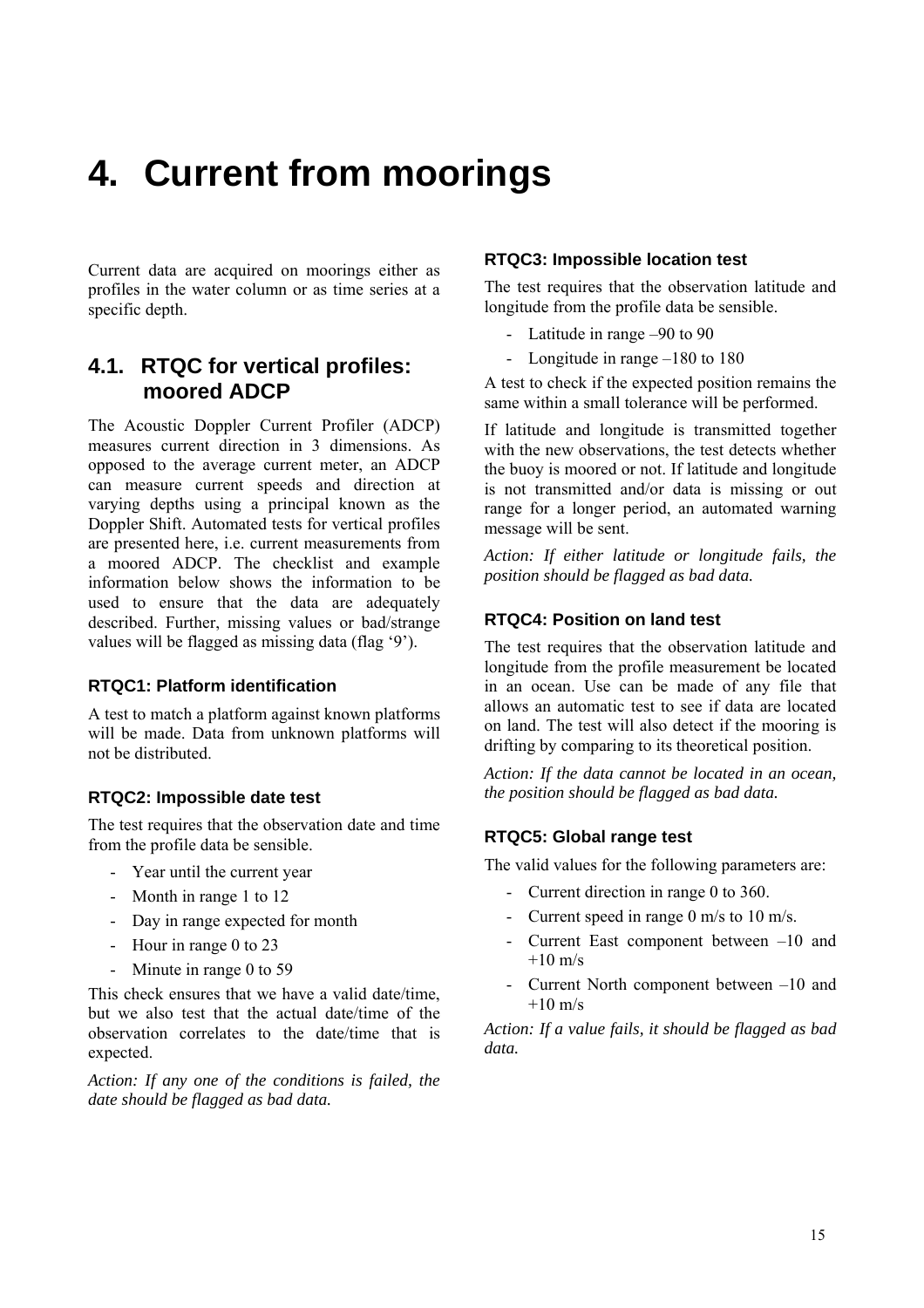#### **RTQC6: Regional range test**

This test applies only to certain regions of the world where conditions can be further qualified.

Current direction should be in range 0 to 360. Otherwise the value will be flagged as bad data.

For current speed the ranges needs to accommodate all of the expected extremes encountered in different regions:

Baltic Sea

- Current speed in range 0 m/s to 3 m/s.

North Sea

- Current speed in range 0 m/s to 10 m/s.

Atlantic coastline

- Current speed in range 0 m/s to 5 m/s.

Mediterranean

- Current speed in range 0 m/s to 3 m/s.

*Action: Individual values that fail these ranges should be flagged as bad data.* 

#### **RTQC7: Spike test**

A spike is a point in the data series which has an anomalous value outside of the surrounding range. This algorithm is used on the current speeds:

Test value =  $|V2 - (V3 + V1)/2| - |(V3 - V1)/2|$ 

where V2 is the measurement being tested as a spike, and V1 and V3 are the values above and below. The V2 value is flagged when the value exceeds 1 m/s.

*Action: Values that fail the spike test should be flagged as bad data.* 

#### **RTQC8: Stuck value test**

For profiles this test looks for current speed at consecutive depths within a profile at one point in time. The rate of change (gradient) of the current speed should exceed 0.01 m/s per metre in the profile.

*Action: Values that fail this test are considered as probably bad (flag '2').* 

## **4.2. RTQC for time series**

Automated tests for time series are presented here. Recommended tests for time series have been chosen based on RTQC of SeaDataNet (SeaDataNet, 2007). Specifications are given if tests differ from those already described in section 3.1.

**RTQC1: Platform identification** 

**RTQC2: Impossible date test** 

**RTQC3: Impossible location test** 

**RTQC4: Position on land test** 

**RTQC5: Global range test** 

**RTQC6: Regional range test** 

**RTQC7: Spike test** 

#### **RTQC8: Stuck value test**

Additionally, this test can be performed for time series of current data. For time series the test checks that the value does not remain constant compared with a number of previous values (3 hours). This is done both for current direction and speed values.

*Action: If this occurs, all of the values of the affected variable should be flagged as bad data (flag '4').* 

#### **RTQC9: Rate of change in time**

The aim of the check is to verify the rate of change with time. It is based on the difference between the current value and the previous and next ones. Failure of a rate of the change test is ascribed to the current data point of the set.

*Action: Current speed values are flagged as bad data (flag '4') if:* 

 $|V_i - V_{i-1}| + |V_i - V_{i+1}| \leq 2 \times (2 \times \sigma_V)$ 

where  $V_i$  is the current speed value of the parameter,  $V_{i-1}$  is the previous and  $V_{i+1}$  the next one.  $\sigma_V$  is the standard deviation of the examined parameter. If the one parameter is missing, the relative part of the formula is omitted and the comparison term reduces to  $2 \times \sigma_V$ . The standard deviation is calculated from the first month of significant data of the time series.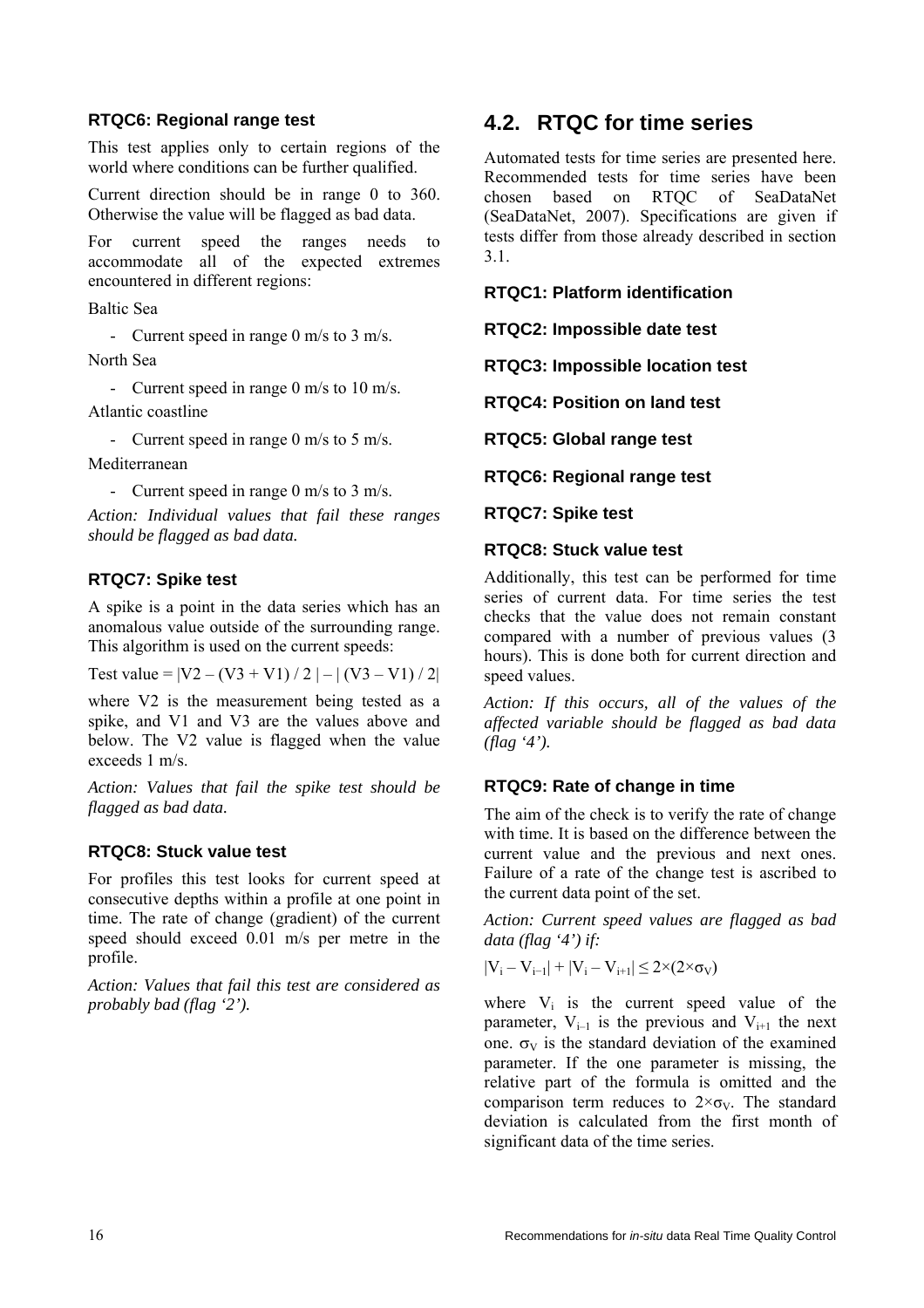## **5. Current from drifters**

All the RTOC tests for current measurements from drifters are run automatically (recommended daily) and they are described hereafter.

## **5.1. RTQC**

#### **RTQC1: Platform identification**

Each transmission received must contain information identifying the source of the data.

*Action: Any part of a transmission which is not identified to be from a source known to the processing centre will be rejected.* 

#### **RTQC2: Impossible date test**

The test requires that the observation date and time from the drifter data be sensible.

- Year greater than 1997
- Month in range 1 to 12
- Day in range expected for month
- Hour in range 0 to 23
- Minute in range 0 to 59

*Action: If any one of the conditions fails, the data are rejected.* 

#### **RTQC3: Impossible location test**

A location class is part of the data transmission. The five location classes (from 1 to 3 correspond to Argos positions, while classes 4 or 5 correspond to GPS positions) are as follows:

- Class 1: accuracy is between 1000 and 350 m.
- Class 2: accuracy is between 350 and 150 m.
- Class 3: accuracy is better than 150 m.
- Class 4: bad.
- Class 5: good.

In addition to these location classes, the impossible location test is performed and it requires that the latitude and longitude observations be sensible.

- Latitude in range –90 to 90
- Longitude in range –180 to 180

*Action: If either latitude or longitude fails, the data are rejected.* 

#### **RTQC4: Position on land test**

The test requires that the observed latitude and longitude from a drifter measurement be located in an ocean. An automatic procedure has been set to check if data are located on land.

*Action: If the data cannot be located in an ocean, the data are rejected.* 

#### **RTQC5: Spike test**

The position data are edited through an automatic procedure. The criteria are based on a maximum distance of 1000 m, a maximum speed of 150 cm/s and a maximum angle of 45 degrees, between successive points. This means that the longitude and latitude of a point are removed if

- i) the distances to the previous and successive points are greater than the limit
- ii) the previous or the successive velocities are greater than the limit and
- iii) the angles formed with the previous and successive points are both within 180+/−45 degrees.

This procedure is iterated twice.

*Action: Values that fail the spike test are rejected.* 

#### **RTQC6: Drogue test**

Drifters are equipped with a submergence sensor or a tether strain sensor to verify the presence of the drogue. Each transmission received must contain information about the presence/absence of the drogue.

*Action: Data should be flagged appropriately (see paragraph 4) to indicate the presence/absence of the drogue.*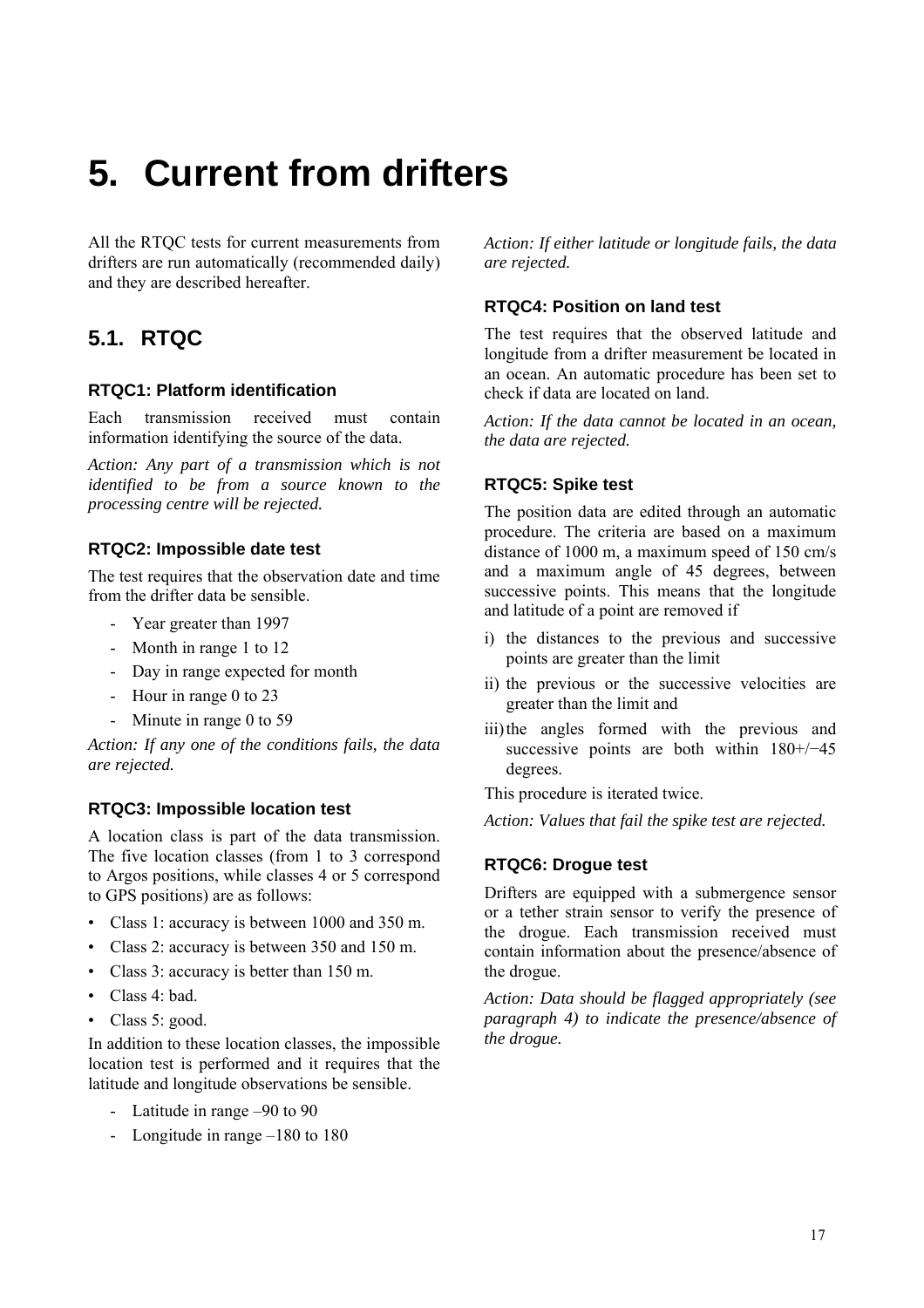## **5.2. Data interpolation**

The despiked and edited data are interpolated onto regular 1-hour intervals using an optimum analysis technique known as kriging. The kriging used here employs an analytic function fit to the empirical structure function computed from the entire despiked data set (Hansen and Poulain, 1996). Both the interpolated value and an estimate of its accuracy are computed.

The velocity is computed by finite centred differencing the 1-hourly interpolated position data. The interpolated positions and velocities are subsequently subsampled every 3 hours.

## **5.3. Data flagging**

A similar flag scale as for temperature and salinity and sea level is applied to the drifter data. Taking into account the fact that MFCs mainly use data with flag '1' (good data), and that interpolation is only done on good data, it was agreed that the final interpolated data will have flag '1' (good data) instead of '8' (interpolated data). The information on the interpolation will be included in the attribute section of the NetDCF file. Hence, the flag scale applied is the following:

- Flag on the position (latitude and longitude): '1' (good data)
- Flag on the velocity components: '1' (good data)
- Flag on the drogue: '1' (the drogue is on), '4' (the drogue is off), '2' (unknown drogue presence)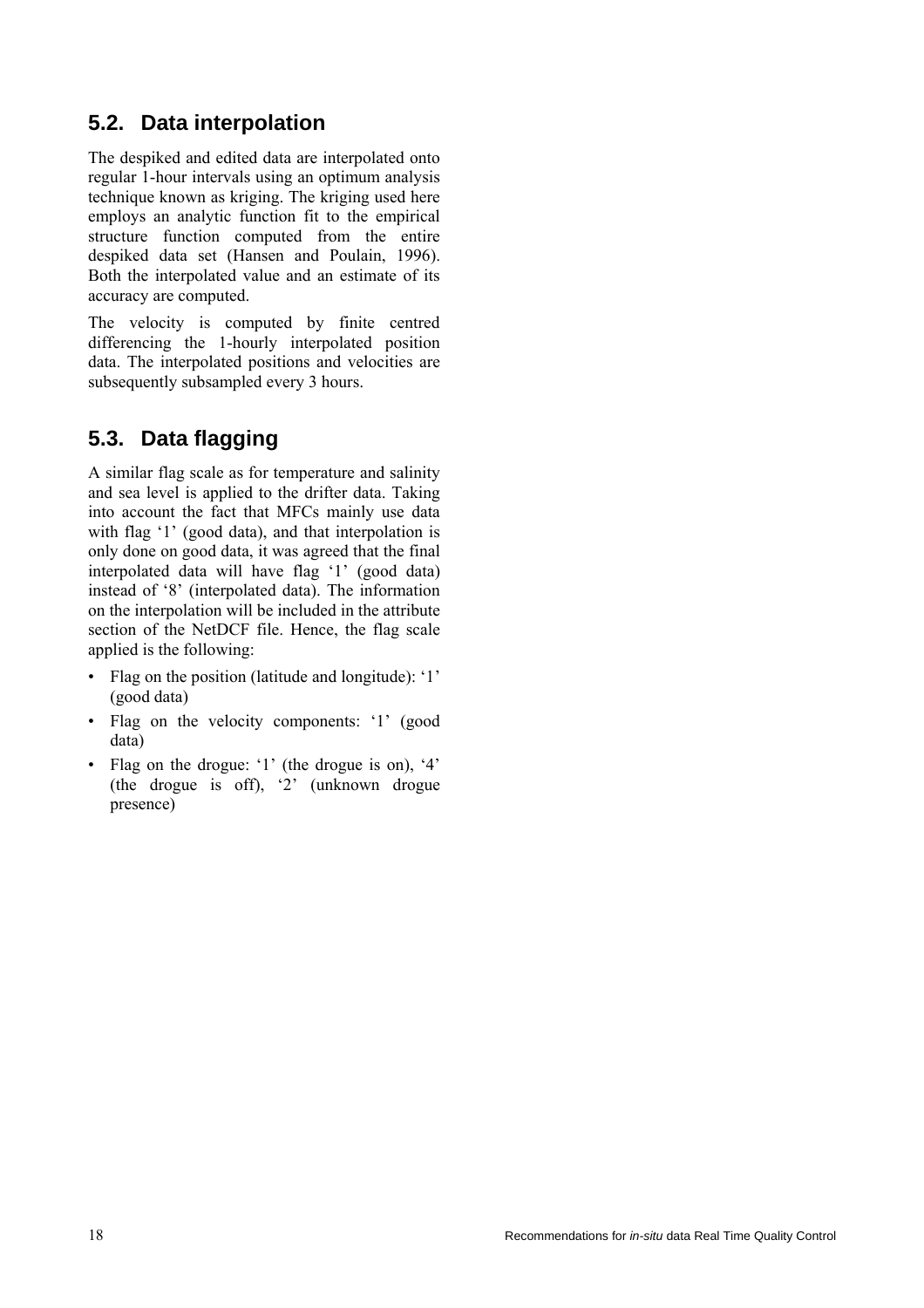## **6. Sea level**

### **6.1. The GLOSS context**

As the data exchange system is well established now in several of the ROOSs, a natural step forward is to focus on the QC procedures. One of the most immediate applications of near-real time sea level data is the validation of storm surge models; in this aspect there is a well-established tradition of this use of the data in the NOOS region, where storm surge phenomena reach largest magnitudes and their effects may become catastrophic. However, the interest on forecasting the meteorological component of sea level, or the total sea level signal, is extending now to other ROOSs such as IBI-ROOS and MOON, where, in spite of being less prompt to dramatic events, it has become useful for better harbour operations and docking manoeuvres for large vessels.

Near-real time quality control of sea level data is recommended for the main applications related to operational oceanography. This implies the need to implement automatic software for error detection and flagging. The following procedures are based on already existing documentation from GLOSS and ESEAS concerning QC techniques, where three types of delivery timelines can be distinguished, with logically different level of quality control.

#### **Real-time**

For real-time data provided as part of the tsunami monitoring system, with latencies under 1 minute, very little quality control is required. It is of prime importance that the data are provided without delay to the IOC Sea Level Station Monitoring Facility, as an interim solution in Europe, and that quality control does not remove tsunami events by rejecting out-of-range data. When the final regional tsunami warning centres are in operation, data must be checked by experienced personnel before entering any alert process. Just a few simple checks in real time can be done as detection in case the tide gauge has stopped working – so that it can be fixed as soon as possible.

#### **Near-real-time**

Data are considered to arrive in near-real time for latencies normally between 1 hour and several weeks, and this is normally the situation for storm surge forecasting or altimetry data calibration. This larger latency allows the implementation of some level of automatic quality control (L1 quality control) prior to archiving and use of the data. L1 quality control consists basically of detection of strange characters, wrong assignment of date and hour, spikes, outliers, interpolation of short gaps, stabilisation of the series and, depending on the application, even filtering to hourly values and computation of residuals.

#### **Delayed mode**

This is the case for long time series, which require a more complete checking and analysing procedure, including computation of all derived sea level products such as harmonic constants, extremes, mean sea levels, tide ranges, etc. One of the critical points in this case, especially for longterm mean sea level studies, is datum control and detection of reference changes, with the study of operational history and maintenance incidents at the tide gauge.

Apart from L1 quality control, a second level of data processing can be performed, called L2, that is normally applied to one or more years of data, and that includes: tidal analysis, computation and inspection of residuals, basic statistics (highs and lows, extremes), computation of daily, monthly and annual means, comparison with neighbouring tide gauges, comparison with models or predictions, and detection of reference changes.

## **6.2. Near-Real Time quality control**

The intrinsic nature of sea level data means that the QC procedures have some special characteristics. Here we show the different quality levels and modules to perform the sea level QC. The process is split into two parts: first QC1 – highly recommended – that enables detection of bad or suspicious data and the second part QC2 including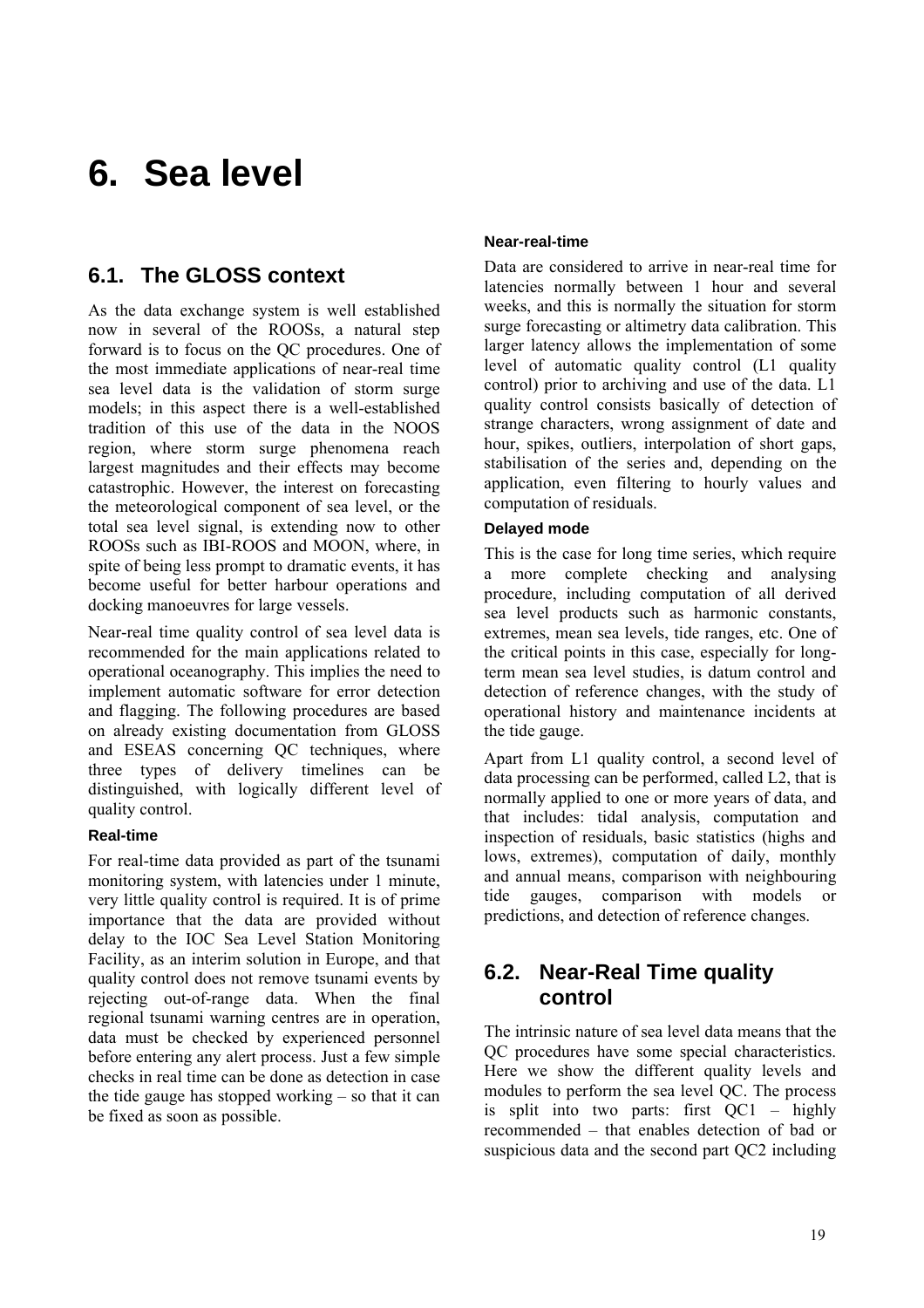

*Figure 1 Scheme of the automatic software for QC in near-real time now in place at Puertos del Estado. Highly recommended and desirable modules.* 

the rest of the modules in the complete QC (Figure 1) that enable the provision of a better product to users. Puertos del Estado is willing to provide software that implements the full procedure to interested members. Contact Marta de Alfonso and Begoña Pérez.

#### **RTQC1 (Highly recommended)**

This module enables:

- Strange characters detection (in which case the record is discarded)
- Flagging of out-of-range values (based on extremes included in the metadata for each station)
- Algorithm for detection of spikes (explained below)
- Stability test: flagging values when there is no change in the magnitude of sea level after a number of time steps. The number of data values or time steps to begin to flag depends obviously on the time interval. A typical value, for example, is 3 for 5 minute data.
- Date control

The algorithm for detection of spikes is the main component of the QC-module: it is based on the fit of a spline to a moving window of around 12–16 hours. The reason why this can not be applied in real time (latencies of 1 minute) is because it needs this long moving window to be able to detect spikes correctly and not flag real phenomena such as sudden high frequency oscillations due to "seiches" or tsunamis. The degree of the spline (which is normally 2) and the size of the window can be selected and determined depending on the characteristics of the tide, the data sampling, etc. The algorithm flags as spikes the values that differ more than N sigmas from the fit (normally  $N=3$ , although this can also be selected in the configuration file). Repeating the process for nontidal residuals (obtained as total observed sea level minus predicted astronomical tide) is crucial to detect less obvious spikes not detected in the first step; this is why the QC-module is applied again when the residuals are obtained (Figure 2).This algorithm has proved to be very efficient during the last years at Puertos del Estado, as can be seen in Figure 2, detecting more than the 95% of the wrong values of a very "bad" series.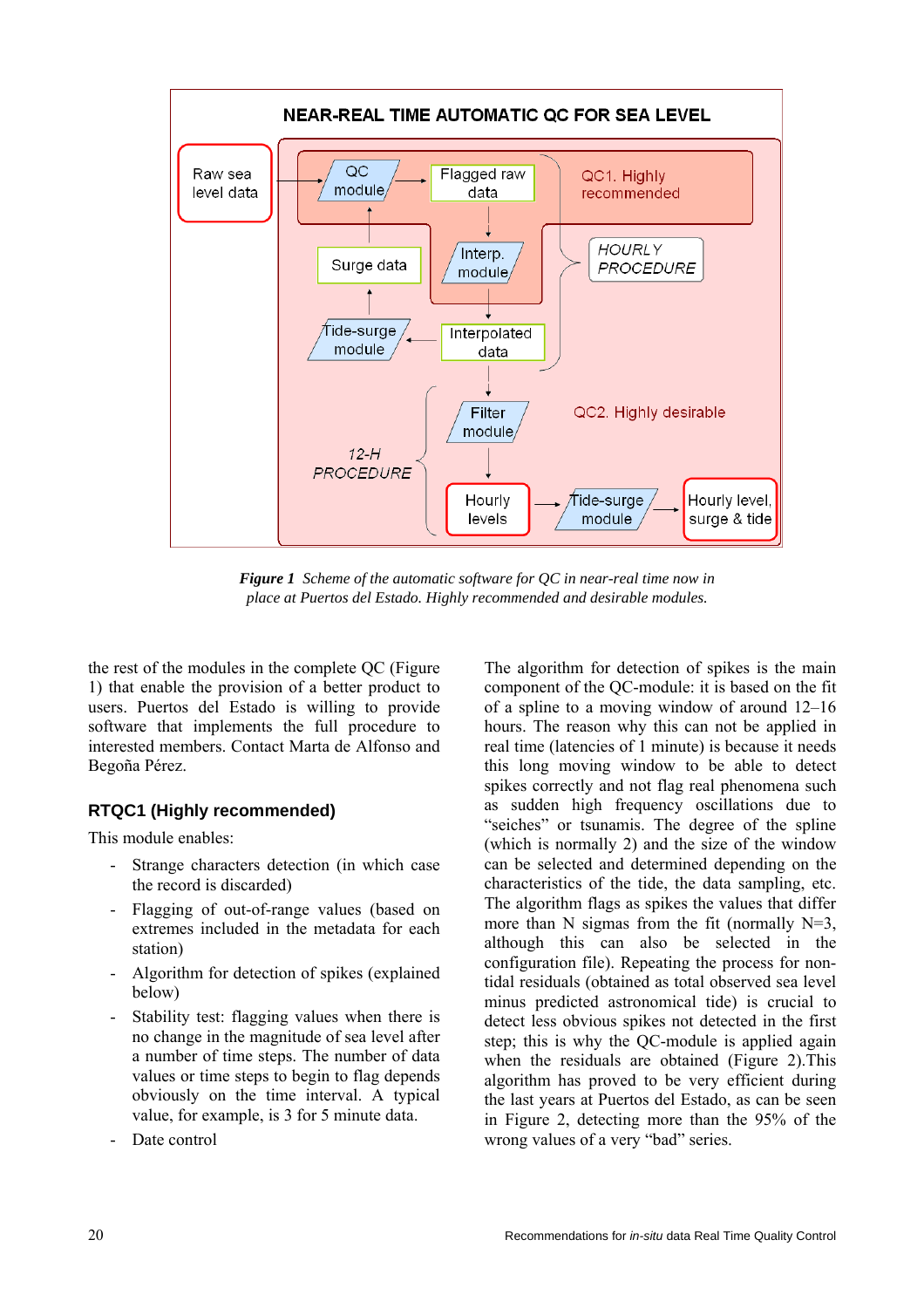

*Figure 2 Example of the output of the fit of spline method to Bilbao tide gauge, in Spain. Spikes are plotted in red.* 

#### **Interpolation Module**

most of the raw data from a tide gauge arrives with a data sampling of several minutes, although for many applications in operational oceanography normally 1 hour is considered enough; besides, this data sampling is not always regular and, for example, 5 minute data supposed to arrive at 00, 05, 10… start arriving at 02, 07, 12. This is just an example of what can be found in the raw data. The interpolation module has the following objectives:

- checking and adjusting the time interval
- interpolation of wrong values previously flagged in the QC-module
- filling the gaps with new records with the correct date assignment and null-values for the sea level
- interpolation of very short gaps (smaller than  $10 - 25$  minutes, depending on the tidal range)

The output is a "clean" time series, called

"interpolated series", ready to enter the filter and harmonic analysis programs, i.e., it will be the one used for the rest of the data processing.

#### **RTQC2 (Highly desirable)**

The following modules complement QC1 to guaranty a reliable quality control.

#### **Filter module**

This software performs the computation of hourly values by means of the adequate filter, depending on the original data sampling. In the case of 5 minute data, as is the case of Puertos del Estado REDMAR data, a symmetrical filter of 54 points, following the expression:

$$
X_{f}(t) = F_{0}.X(t) + \sum_{m=1}^{M} F_{m}[X(t+m) + X(t-m)]
$$

Where  $X_f(t)$  is the hourly filtered value and  $F_{0,m}$ the weights applied to the high frequency values. Details can be found in Pugh, 1987.

The selection of the filter is made taking into account the experience at Puertos del Estado and is also one of the recommended filters found in the ESEAS and GLOSS QC manuals. Figure 3 shows the differences between original and filtered data for Las Palmas station, showing that the algorithm eliminates just the frequencies larger than 0.5 cycles/hour.

#### **Tide-surge module**

This module computes the astronomical tide for the window of data, and then the surge component subtracting the tide to the original sea level. This is performed by means of the Foreman software of

Differences between Pugh filtered data and original data. 5 min interval. Las Palmas. January 1-10th, 1998.



*Figure 3 Differences between original data and hourly values for the Pugh filter show clearly that only the high frequency is eliminated, keeping the whole the tidal signal.*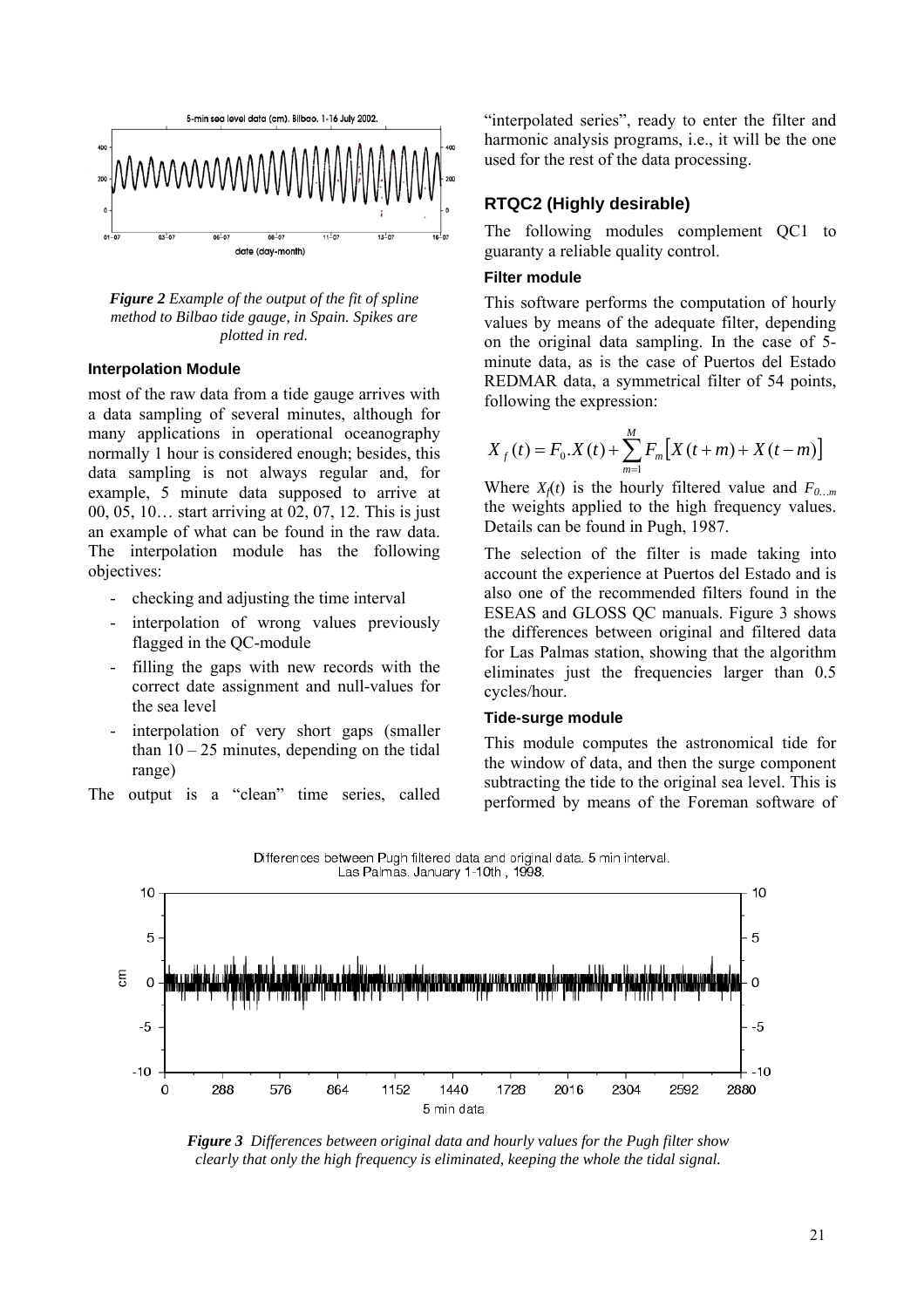tide prediction (Foreman, 1977), and it requires the availability of the main harmonic constituents at each particular station, obtained off-line from ideally 1 year of data. This is important because it implies the need for access to these previous data in order to compute a reliable set of harmonic components.

As it has been said, once the first residuals are computed, the QC-module is applied again to surge data (see Figure 1), in order to detect less obvious spikes. If detected, these new wrong values are flagged again in the total sea level series and the rest of the process repeated to obtain the final products: interpolated series and hourly levels, surge and tide. Then the time series is ready to enter, for example, a storm surge forecasting system.

## **6.3. Metadata**

Some basic additional information (metadata) must be included for each particular tide gauge station, as input for the quality procedures, as well as for archiving and exchange of data.

This metadata must be provided by the data producer when the regional In-situ TAC registers the station.

#### **Metadata for QC1 level**

- Data provider
- Country
- Instrument type
- Geographic location (latitude, longitude, coordinate system)
- WMO code of the station or if no WMO code, name of the station to generate MYO code.
- Datum information (chart datum, national datum ?)

#### **Metadata for QC2 level**

The regional In-situ TAC also needs the following information necessary to apply the desirable quality control OC2:

- 1 year of data

or:

- Harmonic constants of one year of data (at least 68 constituents) (this is for Tide-surge module).
- Maximum minimum expected levels (for out of range detection)
- Maximum minimum expected surge